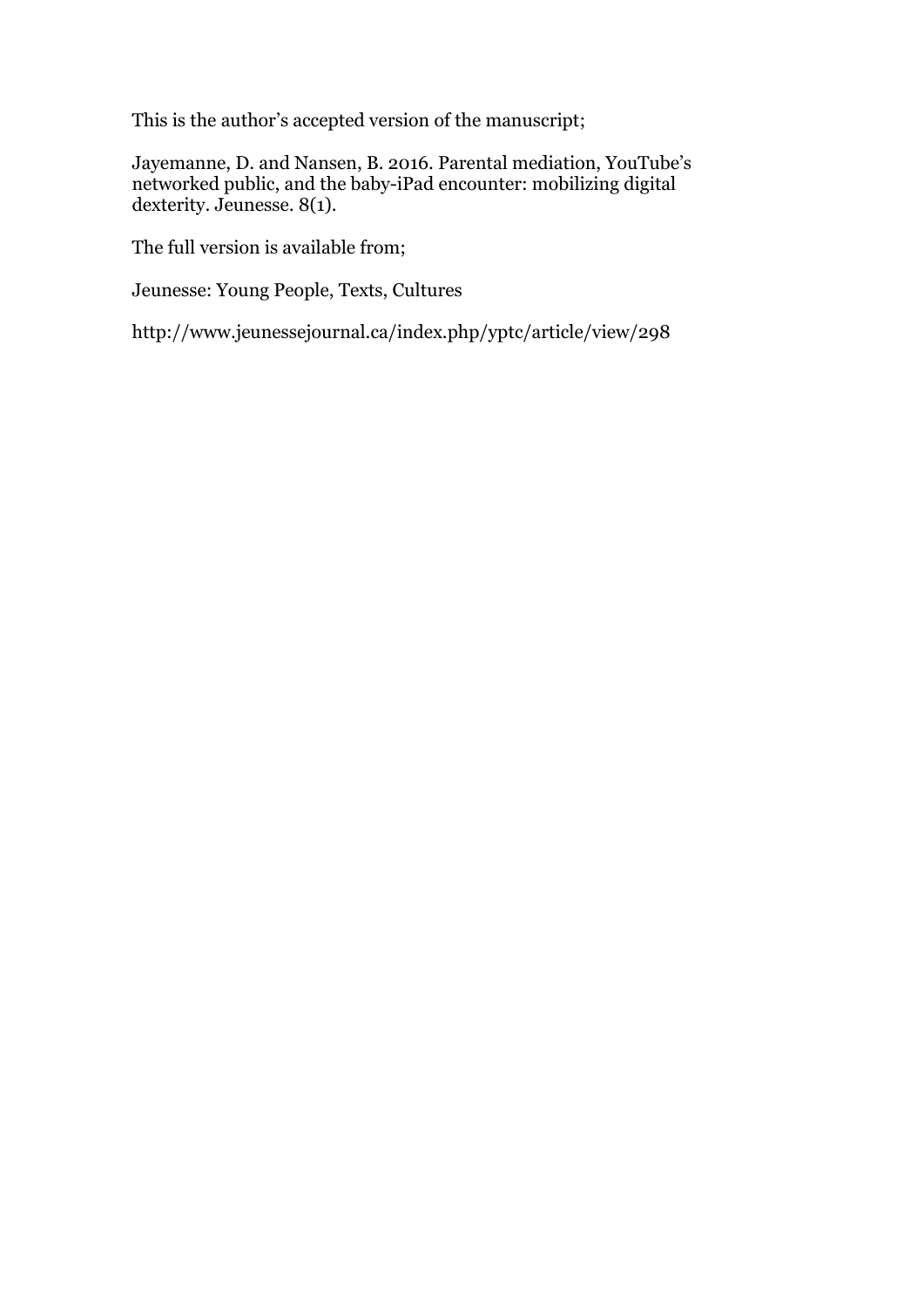# Mobilizing Digital Dexterity: Parental Mediation, YouTube's Networked Public, and the Baby-iPad Encounter Darshana Jayemanne and Bjorn Nansen

Abertay University

The University of Melbourne

Corresponding author: Dr Bjorn Nansen Lecturer Media and Communications The University of Melbourne 130 John Medley building

T +61 3 8344 9122 **|** E [nansenb@unimelb.edu.au](mailto:nansenb@unimelb.edu.au)

Darshana Jayemanne Lecturer School of Arts, Media and Computer Games Abertay University Bell St. Dundee d.jayemanne@abertay.ac.uk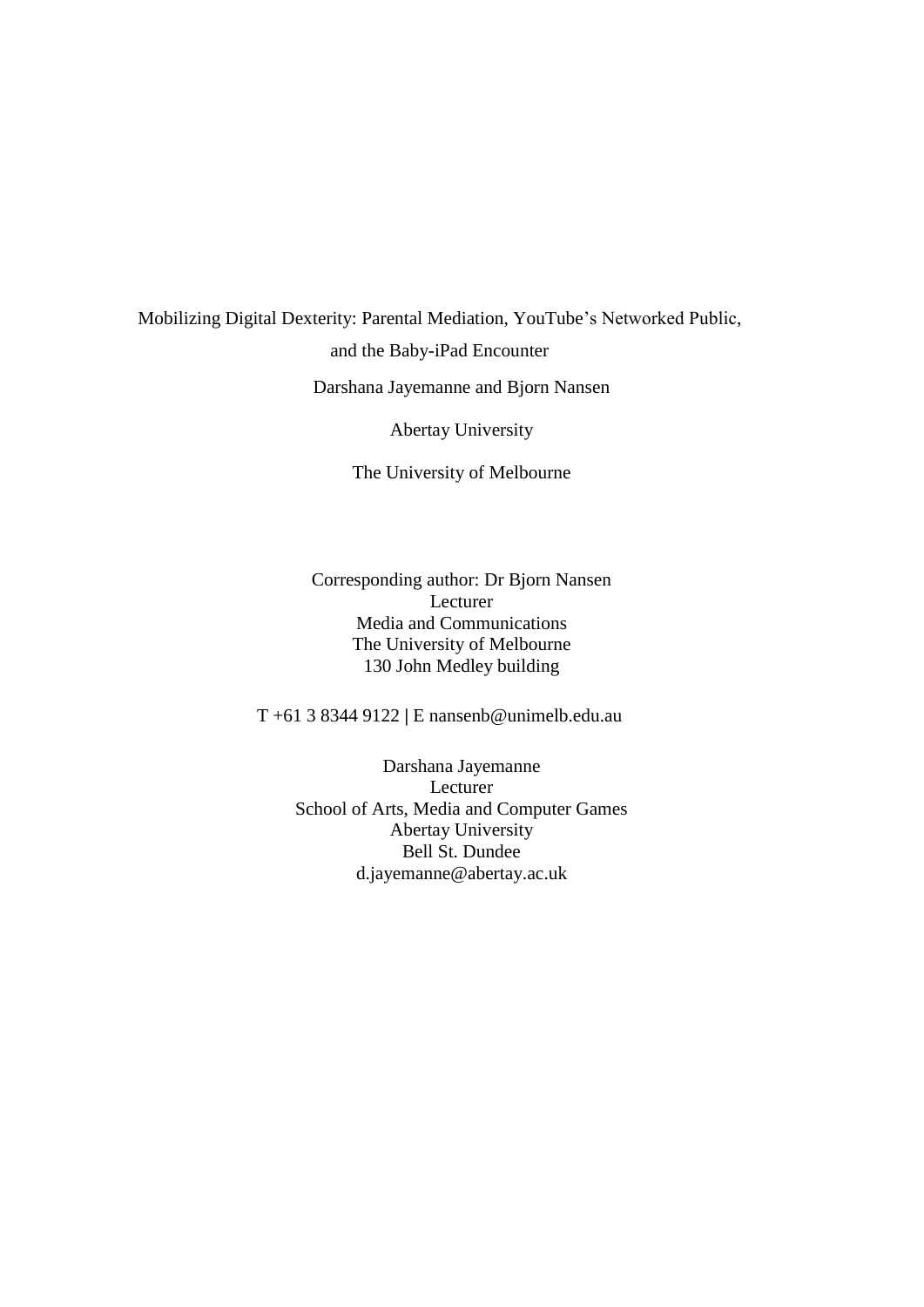#### Abstract

This study collected a sample of YouTube videos in which parents recorded their young children utilizing mobile touchscreen devices. Focusing on the more frequently viewed and highly-discussed videos, the paper analyzes the ways in which babies' 'digital dexterity' is coded and understood in terms of contested notions of 'naturalness', and how the display of these capabilities is produced for a networked public. This reading of the 'baby-iPad encounter' helps expand existing scholarly concepts such as parental mediation and technology domestication. Recruiting several theoretical frameworks, the paper seeks to go beyond concerns of mobile devices and immobile children by analyzing children's digital dexterity not just as a kind of mobility, but also as a set of reciprocal *mobilizations* that work across domestic, virtual and publically networked spaces

*Keywords*: digital dexterity, parental mediation, mobilities, YouTube, young children, networked public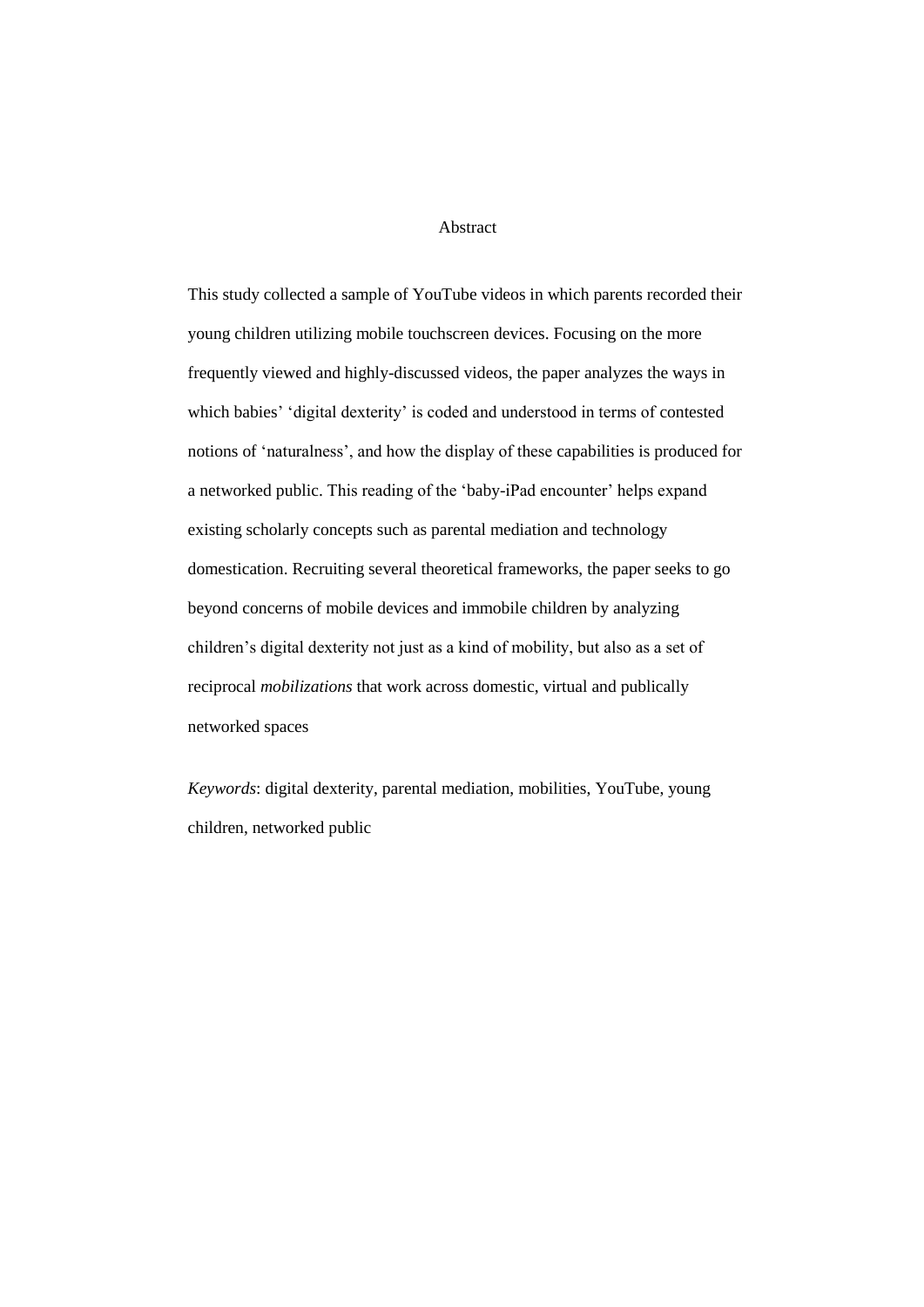## Mobilizing Digital Dexterity: Parental Mediation, YouTube's Networked Public and the Baby-iPad Encounter

#### **Introduction and Background**

In this study we set out to develop a sense of the emerging culture around young children's use of mobile devices by exploring the display, definition and debate around babies and toddlers using touchscreens within online networked publics. To do so, we adopted a form of digital ethnography, viewing and analyzing video content and associated comments threads on YouTube posts of babies and toddlers interacting with mobile devices and touchscreen interfaces. These gestural interfaces have popularized the emerging paradigm of technology interaction known as Natural User Interfaces (NUIs), which not only promise to remediate the ways children interact with computers, but also reshape children's media culture. These transformations are often conceptualized in terms of mobility: the new, mobile media versus the old sedentary variety. These debates also intersect with the health and development-related concerns about children's bodily mobility.

This research is part of a larger and ongoing project with young children, exploring household routines and geographies of mobile device use from an ethnographic and child-oriented perspective. The aim of this study of online video sharing is to situate such domestic media use within broader cultural, material and discursive contexts. We describe these entangled dynamics through the concept of children's *digital dexterity,*  which we argue is a useful term for thinking about the ways children's interaction with gestural devices requires physical skill in using their hands or bodies to navigate – that is, to mobilize the device's component elements and organize it as a 'text'. Yet, such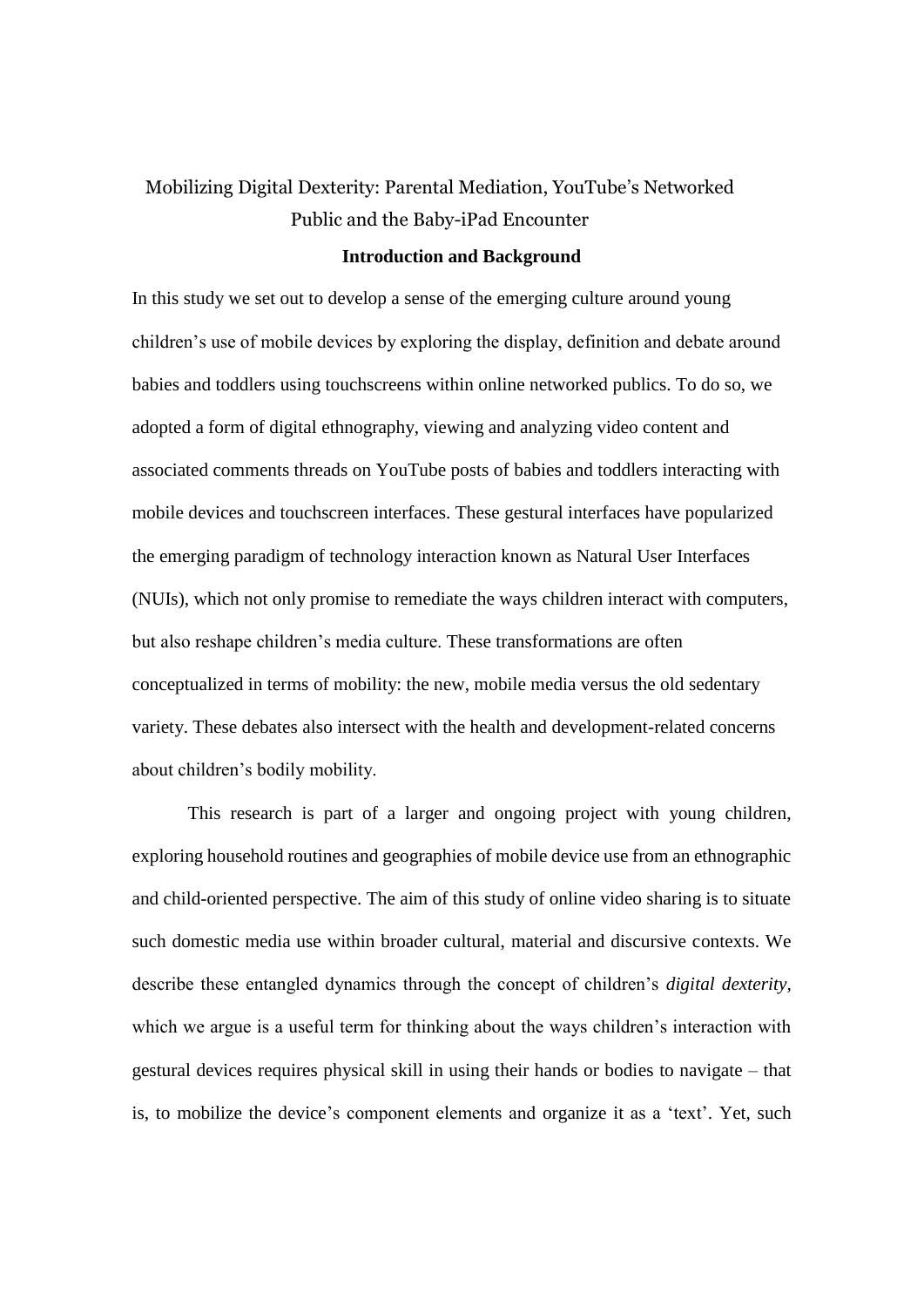dexterity is not a purely physical or bodily capacity, but distributed through a diversity of *digital* relations in the ways technologies are imagined, encountered and mobilized.

Studies of digital technologies in the lives of teenagers and adolescents are well established, yet research on digital media use by very young children, aged from zero to five, is only recently emerging. This is, in part, a consequence of young children's historically limited engagement with, or capacity to use, desktop computers and their associated interfaces. However, trends towards mobile touchscreen devices within domestic spaces are challenging these historical conditions. Recent research is documenting these trends through surveys of mobile device use by babies and toddlers, highlighting the growing importance of studying younger children's everyday media use (Commonsense 2013; Ofcom 2013; Wartella et al. 2013). Yet, there is a clear need to complement such statistical data with more qualitative, ethnographic and theoretical research on the experiences, meanings and values associated with mobile device use by young children (e.g. Giddings 2007).

Further, research on how parents mediate their children's media use has to date largely focused on interactions within households, and on traditional screen media such as televisions, though more recently researchers have focused on the internet and game consoles (e.g. Aarsand and Aronsson 2009; Livingstone and Helsper 2008; Nikken and Jansz 2006; Valcke et al. 2010). Given children's increasing engagement with mobile media, there is clearly a need to extend this area of research to consider parenting around mobile media (e.g. Wartella et al. 2013); children's software, alongside hardware, within the mobile app economy (Chiong and Shuler 2010); and the online contexts in which parental mediation and discursive formations of children unfold.

In this paper, we aim to address such online practices and discourses by analyzing videos and discussions of babies and touchscreens on YouTube, and by developing the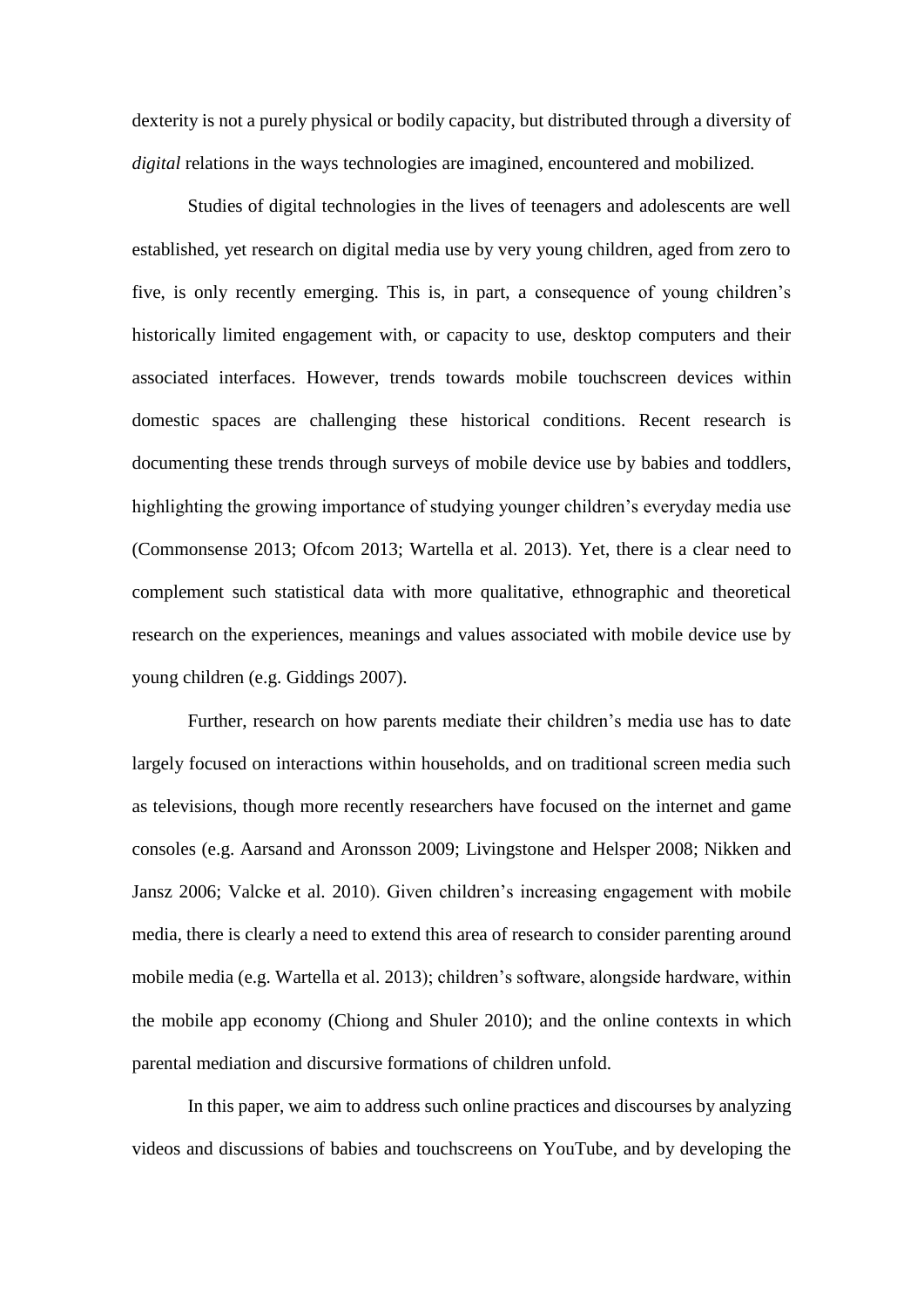concept of children's digital dexterity. This concept is teased out through the themes of imagination, encounter and mobilization, which map onto three broad areas of academic interest in technology use.

Firstly, how media are *imagined* is situated in relation to interface studies, debates about the naturalness of NUIs (e.g. Norman 2010; Widgor and Wixon 2011), and how these mobile media and gestural interfaces influence children's play, education and development (e.g. Buckleitner 2011; Hourcade et al. 2015; Selwyn et al. 2009; Plowman et al. 2008). Secondly, children's *encounters* with touchscreen devices are contextualized within the longer history of technology domestication within the home (e.g. Shepherd et al. 2007; Silverstone and Hirsch 1992; Silverstone and Haddon 1996). This approach is useful in accounting for the household accumulation of devices and concomitant new relationships to media, as well as the ways they are imbricated in wider social, economic and cultural contexts (Tacchi 2006). We explore these contexts by analyzing the sociotechnical construction of YouTube videos of babies using iPads. Thirdly, the *mobilization* of children's touchscreen device use is considered in reference to the work of, and research on, parental mediation, as well as embodiment in parentchild relations (e.g. Nikken and Jansz 2006; Lupton 2013). We extend this research in terms of the role parental remediation of their own childhood media experiences – or 'prolepsis' – plays in dialogue with issues of 'interembodiment' (Lupton 2013) between parents, children and mobile devices in mobilizing interactive media use.

Taken together, our analysis of the YouTube videos through the themes of imagination, encounter and mobilization organize this paper's intervention in a series of debates surrounding child-oriented media research. Drawing on traditions such as critical theory, actor-network theory, game studies, phenomenology, and theories of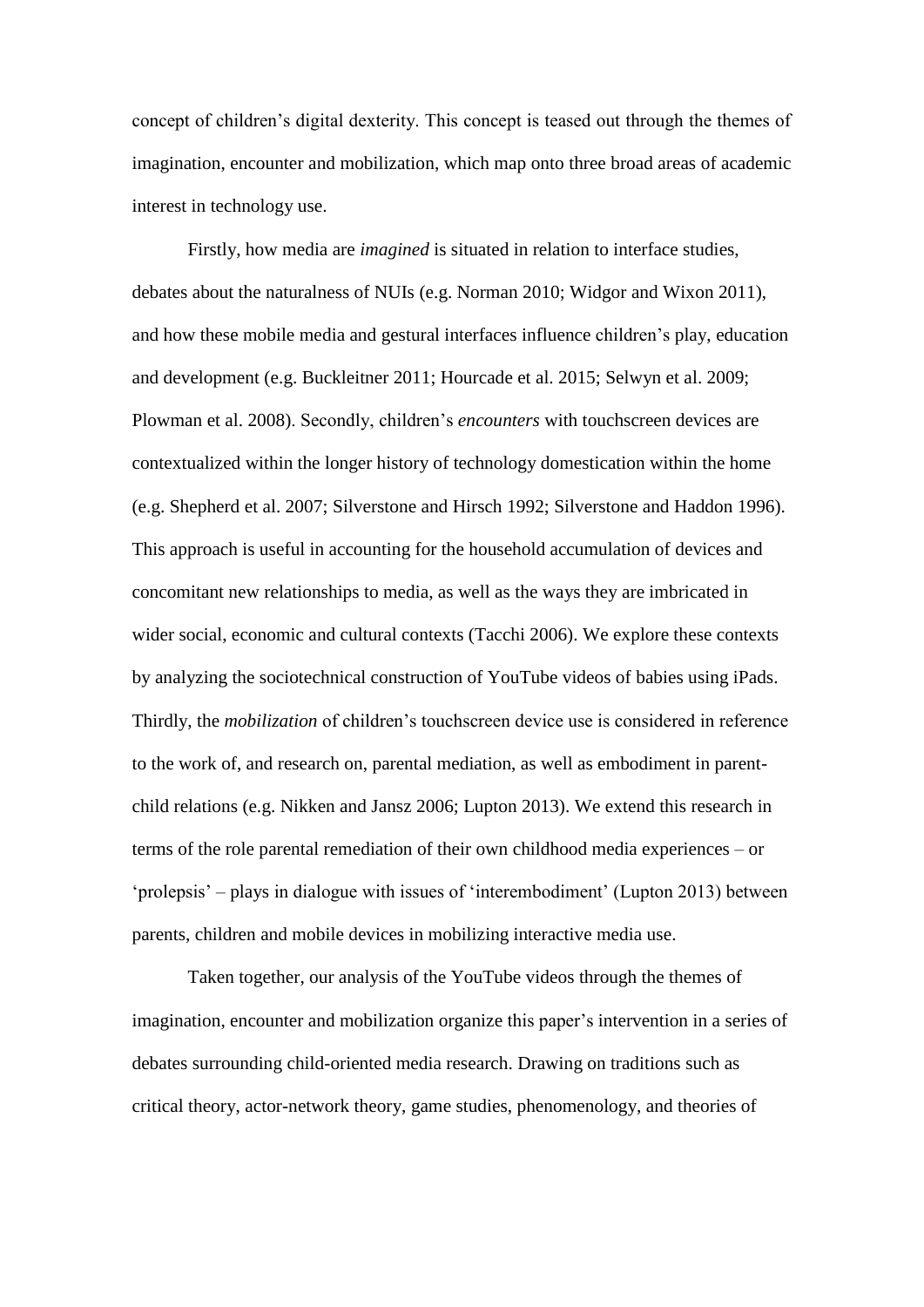domestication, we present a series of viewpoints in which bodily mobility is not seen in isolated terms, but also as part of a network of reciprocal *mobilizations*.

#### **Methodology**

The method we adopted was a qualitative content analysis (Ackland 2013) relevant to the self-produced video, as well as analysis of the 'asynchronous online discussion' (Thelwall and Sud 2012) of the associated comment threads, combined with critical theory analysis (Blythe and Cairns 2009). This use of digital data can be characterized as a form of unobtrusive digital ethnography (Hine 2015; Horst et al. 2012), in that it gathers online traces of everyday life, considers the cultural context, and theorizes their entanglements with an online video platform.

Sample collection in a dynamic archive on a video-sharing site such as YouTube faces specific methodological problems (e.g. Sampson et al. 2013). Some major issues include the heightened propensity of the archive to change compared to traditional records or sources (YouTube is particularly subject to 'decay' and 'modification'), the vagaries of utilizing a proprietary search engine (which may skew results in ways unintended by researchers), and the question of whether or not to 'snowball' results (iterate a search procedure based on previously retrieved results) in constructing the sample. The dynamism of the YouTube archive and the vagaries of comment systems and search engines were forcefully affirmed when, shortly after this study's sample was taken, the site introduced a new commenting regime that integrated with the Google+ social network.

Researchers must be mindful of these issues when investigating sites like YouTube. However, this article is oriented to the qualitative and critical analysis of videos and comments that have been highly viewed and extensively discussed – not to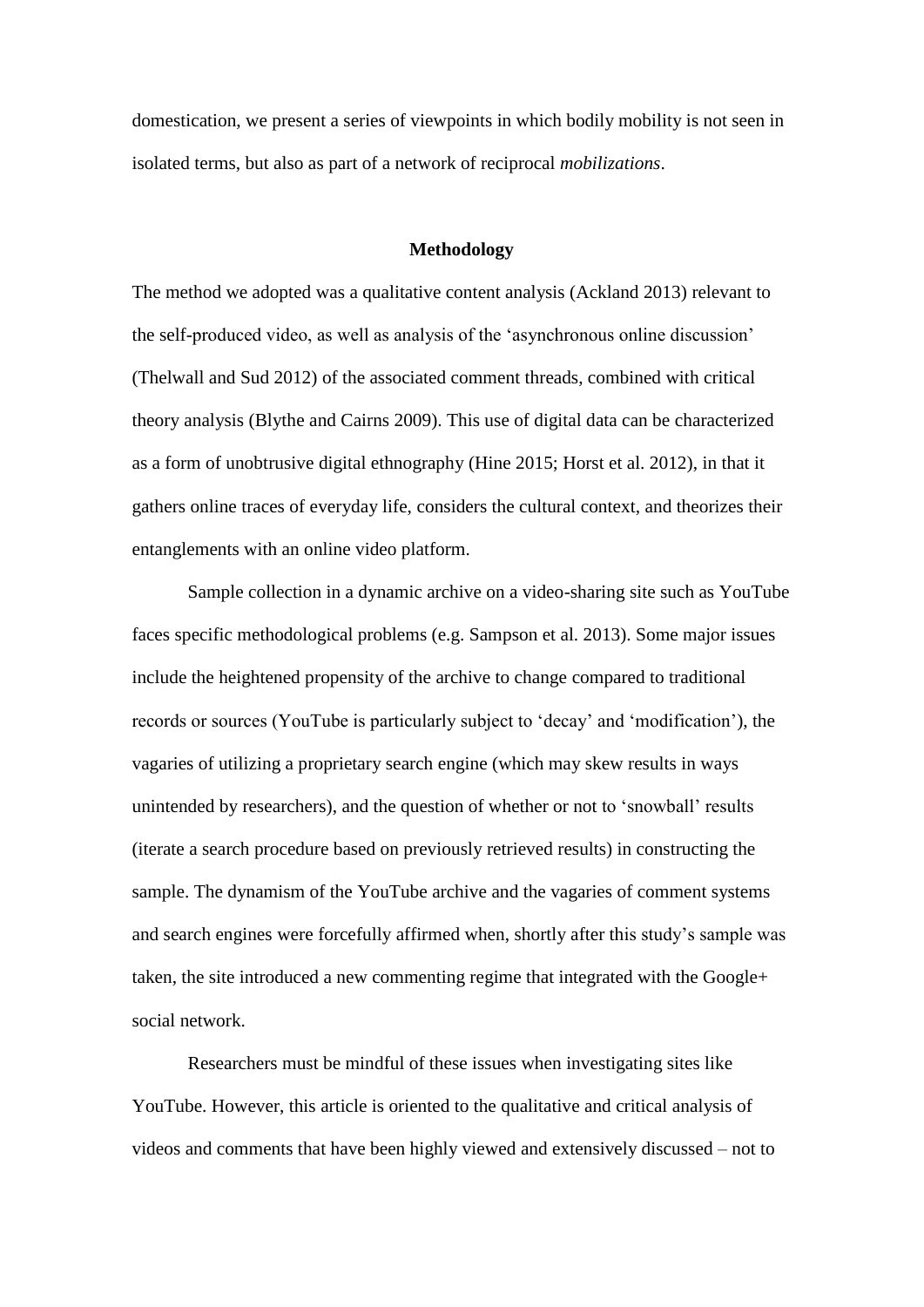establish 'construct validity' (Ackland 2013) between online behavior and other social contexts, which may well necessitate the use of specialized computer-aided techniques and the construction of a census or random sample. For our purposes, then, the native YouTube search is an appropriate tool given the search function is an important factor driving the high popularity (and hence lively comment sections) of such videos (Burgess and Green 2009), and is thus pivotal in producing the very 'flows of information and attention' (Ackland 2013) that we are interested in analyzing.

Our sample was collected by submitting the search terms "iPad Toddler" and "iPad Baby" to YouTube's proprietary search engine on November  $3<sup>rd</sup>$ , 2013. The search returned 'about 1020000 results', many of which – such as a video suggesting the use of baby wipes to clean iPad screens or advertisements for apps developed for young children – were only tangentially related to the research question. Searches for more general terms such as "Touchscreen Toddler" or "Tablet Baby" tended to return overlapping results, however, and tended to turn up professionally produced videos (advertising for apps or toys designed for small children, news reports) rather than the self-produced videos we were seeking to analyze.

The results were then filtered by View Count. Once sorted for View Count, the videos were sequentially screened and self-produced videos that involved a familial or domestic setting selected. A small set of videos had an extremely large number of views, such as "A Magazine is an iPad That Does Not Work" (4305127 views), "Baby Works iPad Perfectly. Amazing Must Watch!" (1231077 views) and "9 Month Old Baby Using iPad" (260187 views). The view counts for all but the top ten or so relevant videos returned by the search drop precipitously, conforming to social media research that suggests the operation of a 'Zipf law' whereby the 'size of objects is in a power law relation to its rank' (Blythe and Cairns 2009, 3; see also Ackland 2013). The comment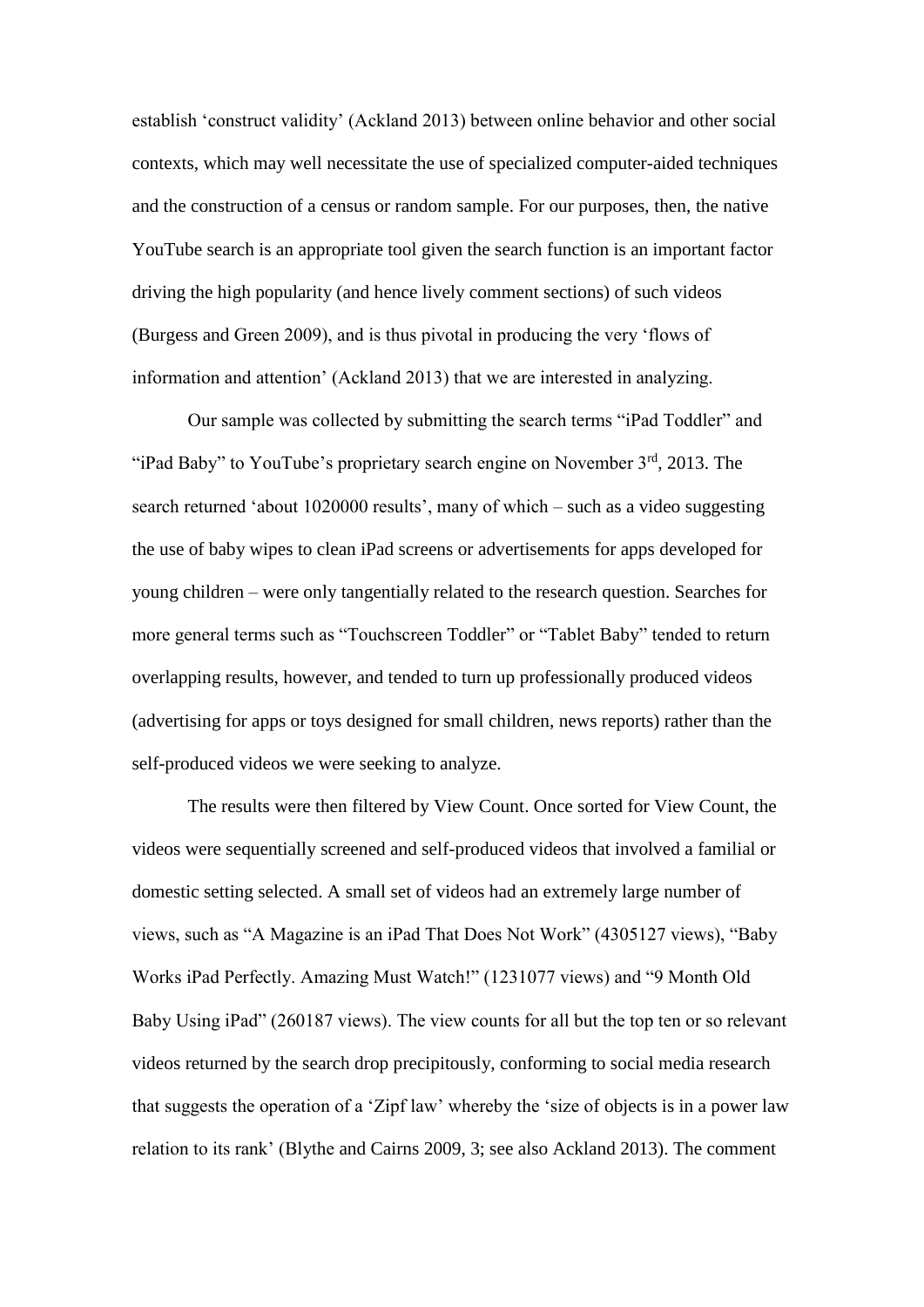sections of these videos (which could run to the thousands) were recorded as screenshots up to 5 pages, with 'Top Comments' noted. Spot checks made further down the comment threads indicated that the Zipf law was in operation: certain 'genres' of both video and comment were identified as highly common throughout the sample.

In collecting the whole sample as part of the larger research project investigating toddlers and touchscreens, an ancillary research question arose concerning the two most popular videos and their associated comment threads: "A Magazine is an iPad That Does Not Work" (hereafter 'Video A') and "Baby Works iPad Perfectly. Amazing Must Watch!" (hereafter 'Video B'). The outlier view and comment counts of these videos seemed worthy of further study as they form a considerable corpus in their own right. From our preliminary analysis of the sample, this popularity seemed to be related to discursive contests concerning the 'naturalness' of the digital dexterity that was on display. In this paper we supplement the search findings with critical theory and cultural studies methods in order to focus in on Videos A and B as well as their respective comment threads. These methods will help to understand the construction of the videos, the liveliness of the conversation surrounding them, and the discursive-material patterns they exhibit around the 'baby-iPad encounter'.

### **Media Imagination, 'Naturalness', and Children's Digital Dexterity**

The videos that had the most views in the sample tended to have two traits: they were uploaded around the launch of the original iPad in 2010, and have titles that assert a value judgment about relations between very young children and technology. Competing ideas about children and gestural technologies were often centered on how *naturalness* was understood, or where in this relationship naturalness was located (either in the baby as a prediscursive being, or the iPad's intuitive design as a mobile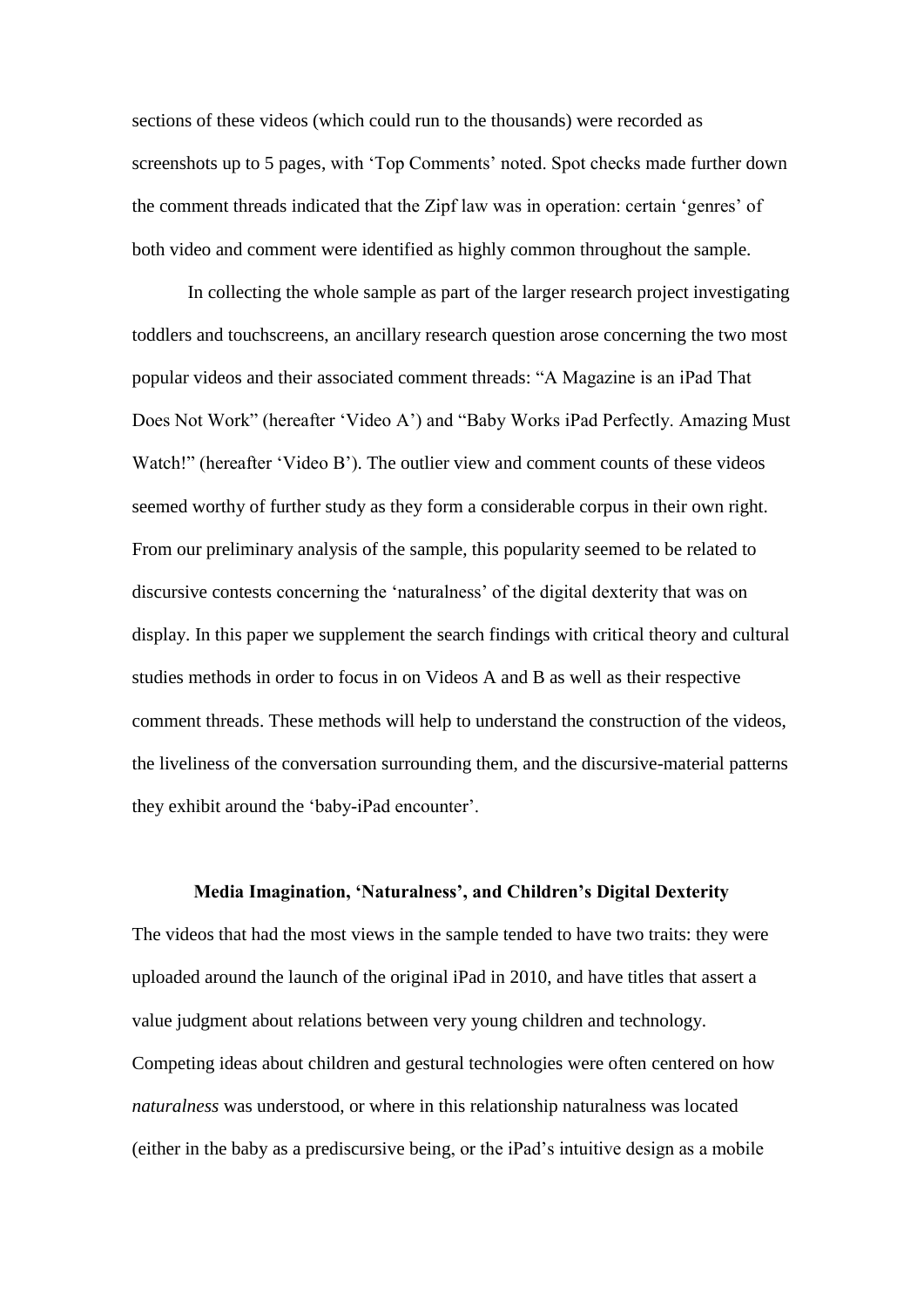touchscreen device). The most viewed and discussed video in the sample was Video A. This video presents footage of a baby girl using an iPad (taken by the baby's father), which was then contrasted with her manipulating the pages of a magazine. The edited footage and suggestive intertitles make the argument that the baby was disappointed or unengaged by older media due to the absence of a 'natural' interface with responsive or interactive characteristics. The uploader, who goes by the username 'UserExperiencesWorks', makes a somewhat hagiographic claim in the video's summary: 'Technology codes our minds, changes our OS. The video shows how magazines are now useless and impossible to understand, for digital natives… Humble tribute to Steve Jobs, by the most important person: a baby'.

UserExperiencesWorks' use of repeated short snippets of footage, cut with intertitles replete with rhetorical flourishes, is aimed at more than a simple documentary approach to the design qualities or usability of a natural user interface. Instead, the construction of the video is such that a claim is being made against the 'naturalness' of the NUI form. The young child, who may typically symbolize an unmediated and precultural way of being in the world, is instead presented as already 'programmed'. Her 'operating system' has been coded by her interactions with the iPad to the degree that legacy print technology represented by the magazine is 'impossible to understand'. The video seeks to convince viewers that a shift is taking place between two historical media periods through a touchscreen whose interface is 'moveable' by a baby, and which is mobile enough to come 'down' to her level – distinguishing it from the traditional distribution of devices in the domestic space.

This theme is also played out in Video B, in which the father presents his son as a precocious and enthusiastic user of the technology. Many of the comments to these videos speak approvingly or with wonder at children as 'digital natives' whose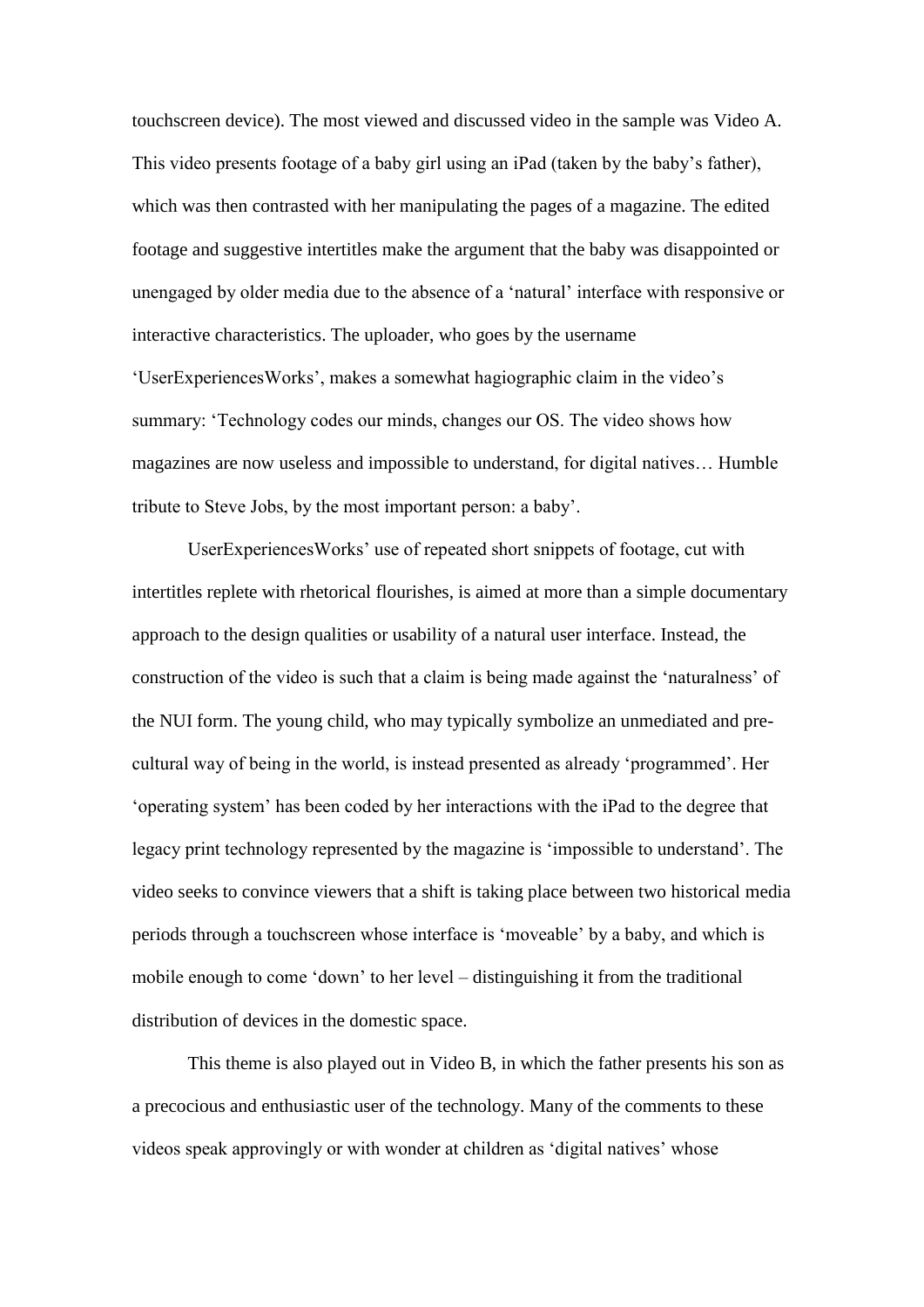readiness for a digital future is characterized by the need for such dexterous interactions: as one commenter opined, 'Apple would do well to hire a child who had displayed such aptitude at an early age' (Video B). In documenting skillful device use, the video indicates a new kind of digital intelligence and a correlative shift from traditional to digital literacies.

However, the theme of an altered or reconfigured nature is in tension with another implicit idea of nature or naturalness at work in these videos: the primacy and naturalness of gesture and the concomitant 'intuitiveness' of the interface. The iPad's design, touted both by marketers and the product's devotees as a paradigmatic NUI, utilizes a gestural language inherent to the human being – or at least, one that is more natural than linguistic competencies. This trope plays out in the comments section of Video B: 'This proves what an amazing and intuitive interface and experience can do for a platform!' This reaction to the video works in the opposite way to the former: the gestural device is particularly well designed in light of 'natural' human capacities and tendencies: even a child can use it without being 'programmed'.

These generally positive comments are balanced by negative or disapproving messages. While many of these are expressions of distaste for the iPad as a device or the Apple brand, there is a more interesting set of responses with regard to the concept of children's digital dexterity: some commentators express unease or misgivings about the use of technology by young children, and they accordingly tend to place this usage in a retrograde relation to normative ideas of childhood and education.

Here the shift from traditional to digital literacies was often seen as problematic: naturalness and intuitiveness are conceived in a diametrically opposite sense to those above. The child, as a 'natural' being in a state of innocence, should not be exposed to the deleterious effects of technology – which are often expressed as a kind of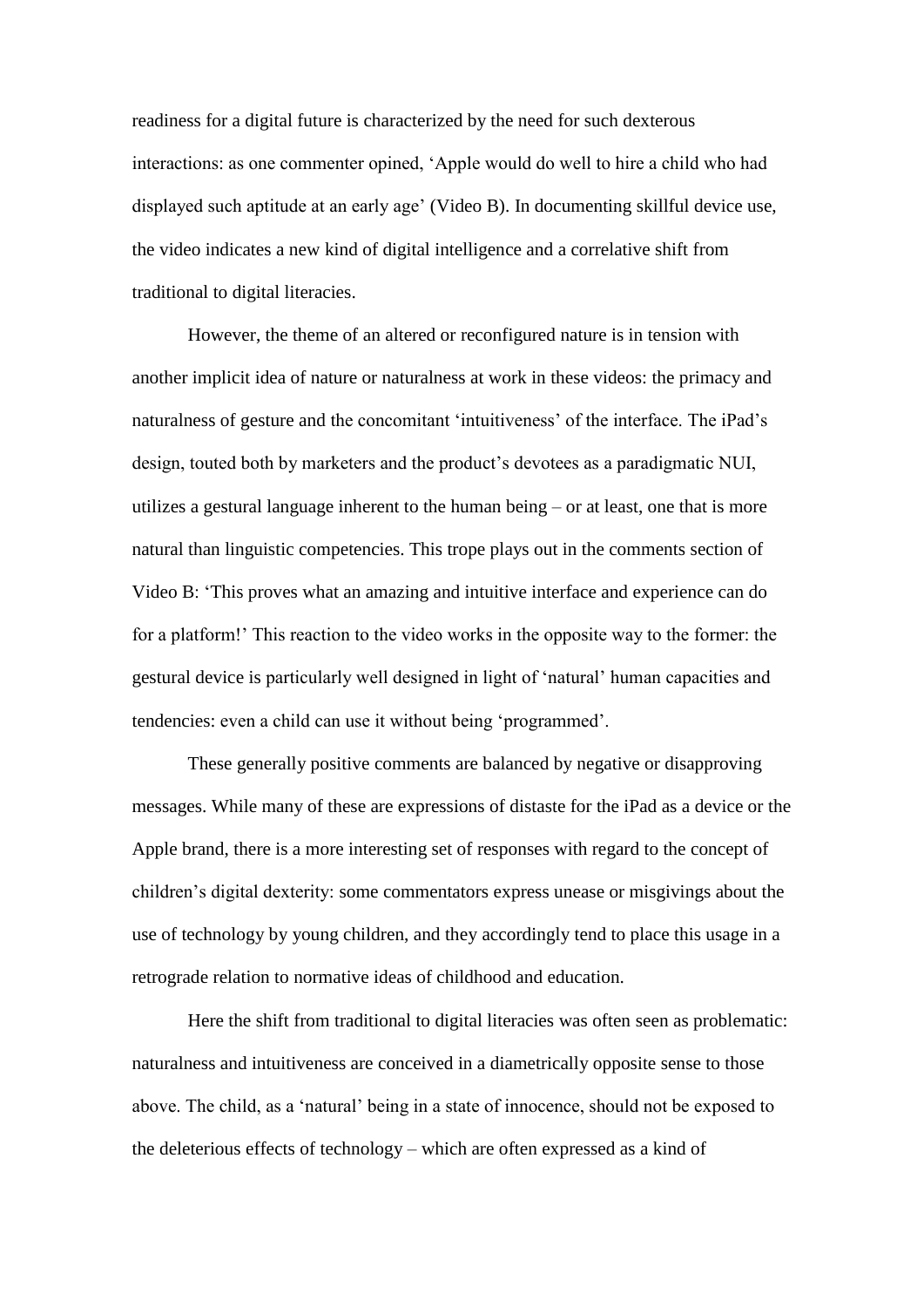entrapment or limiting of a 'natural' childhood mobility. On the other hand, the videos' exhibition of digital dexterity in navigating a gestural interface is seen as actively deleterious to the child's capacities for acquiring text-based or conventional media literacies (e.g. Penman and Turnbull 2007). Commenters often expressed concern about children being too young to use an iPad: 'He's entering the age of the digital cage early… Give that kid a book!' (JoeyNitro). This sometimes leads to accusations of bad parenting on the part of the video uploaders: 'Too many parents are using ipad/smart phones to keep their kids busy, rather than interacting with them in the old fashioned way. Yeah, I'm sure technology will come into play at some stage of development, but at this age?' (80Chile).

These videos, which document device interactions for a population of users largely external to the original parameters of its design, inevitably leads to debates around naturalness in terms of appropriateness or impact of the technology on children and their development. Indeed, many of the debates echo those that are currently ongoing in academic circles surrounding the relations between young children and technology. For example, the issue of 'developmental appropriateness', which involves considerations of the age at which children should be exposed to specific technologies or media (e.g. Vandewater et al. 2007; Zevenbergen and Logan 2008), are reflected in the debates about whether the children are too young to be using the iPad. The 'natural' developmental stage of the child is a measure for when – and under what conditions – the technological object can become part of their world. Similarly, much of the academic work surrounding the relation between young children and technology has come from an education context and involves speculation as to the implications of digital devices and digital dexterity for pedagogy and policy (e.g. Selwyn et al. 2009; Plowman et al. 2008). Certain perceptions around the impact of nature versus nurture in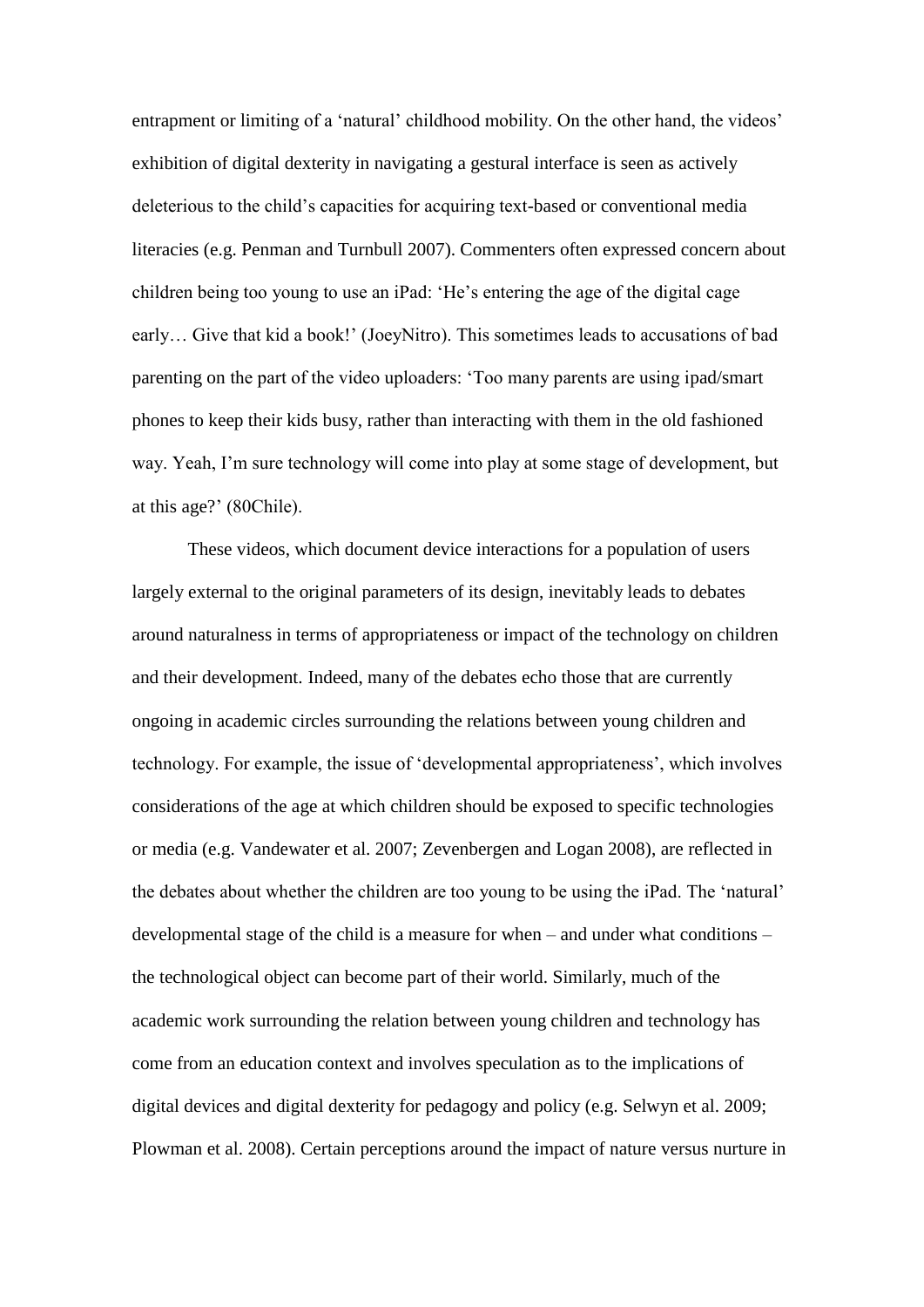child development are implicit in the notion of the 'digital native' (Bennett et al. 2008; Selwyn 2009; McPake and Plowman 2010) and are advanced as explicit design goals in NUI research and industrial design.

Where this scholarship often takes an explicitly pedagogical stance and hence tends to view the relation between young children and technology in the normative framework of the eventual subject that the child is supposed to become (a productive member of society, or at least one educationally and developmentally equipped to deal with the rigors of modern technological life), other perspectives seek to disturb categories such as 'naturalness' or 'intuitiveness' in which terms the videos are often read. Practitioners such as Bill Buxton (2007) and researchers like Don Norman (2010) have challenged such assumptions. Norman argues that the NUI or gesture-based interactivity of the iPad is neither new (he mentions the Theremin, patented in 1928, as one of several forerunner devices) nor as apodictic as its proponents claim ('Even the simple headshake is puzzling when cultures intermix' (Norman 2010, online)). Such historicizing accounts seek to place the NUI within a developmental trajectory of various and competing grammars.

The very goal of an easy-to-use gestural interface (and of interfaces in general) has been criticized for reducing the need for users to deal directly with the machine's workings. In this way such technologies more tightly enmesh users within the codes and protocols of corporate command and control. Teacher Marc Scott (2013) has gone so far as to argue – contra 'digital native' discourses – that 'kids can't use computers'. Instead, they learn only the relatively shallow layer of apps and interfaces – recalling Friedrich Kittler's argument in 'Protected Mode' (1997). In these discussions, the interface itself is certainly involved in 'programming' users insofar as it inculcates their use of a truncated repertoire of procedures and actions.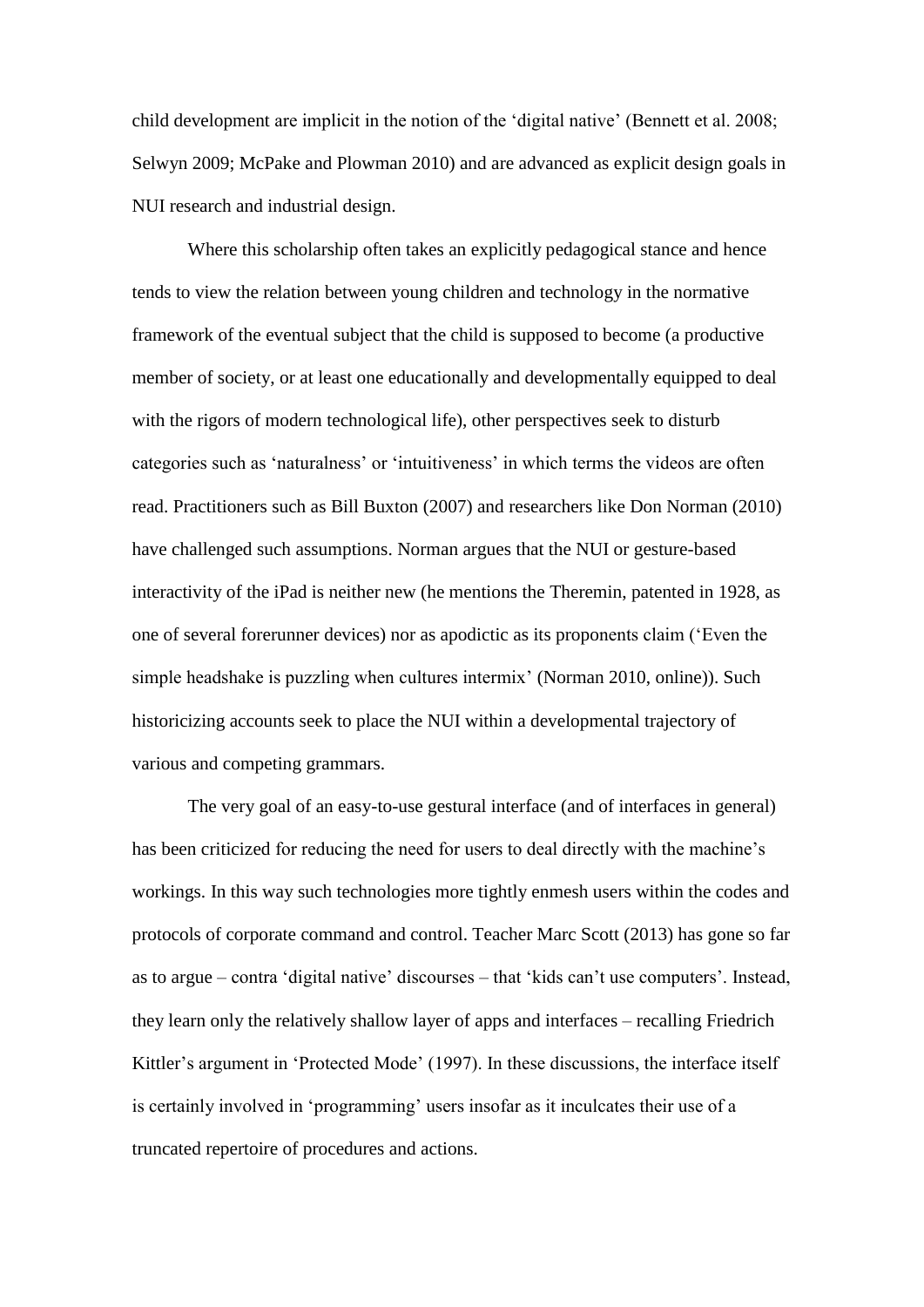Whilst the imagined qualities of naturalness – whether of the interface or the child – tend to dominate representations and comments in this video-sharing culture, we propose these YouTube videos be examined as *encounters* between young children and the media that assemble around them. This encounter is part of a complex set of relations. In the case of the YouTube videos, we detect the mediating role of parents, the type of recording device and the architecture of the YouTube platform. This sociotechnical assemblage in the production, distribution and consumption of videos that exhibit the encounter are, therefore, constructed as part of a domestic screen ecology in which processes of device *domestication* (e.g. Blythe and Monk 2009; Haddon 2011; Nansen et al. 2011) and forms of *parental mediation* (e.g. Nikken and Jansz 2006; Aarsand and Aronsson 2009; Livingstone 2009; McPake and Plowman 2010) shape how children's digital dexterity is defined and displayed.

#### **Media Domestication and Baby-iPad Encounters**

How do the videos in what could be termed the 'baby-iPad encounter' genre compare to other, more well-established and researched genres of user-generated content such as the candid direct-to-camera confessional (Burgess and Green 2009); the vlog and the conversational vlog (Biel and Gatica-Perez 2012); the unboxing video (Blythe and Cairns 2009); the 'how-to' (such as the makeup tutorial video (Hall et al. 2012)); and so on? These vernacular genres involve varying techniques of construction and professionalism, various manipulations of equipment (most commonly the mobile or smartphone camera) and the participation of differing groups of people. The baby-iPad videos are often described by their uploaders as recordings of natural, unmediated digital dexterity, and they often display vernacular signifiers of immediacy (shaky camera work, close-up angles, domestic quotidian settings, incidental lighting, young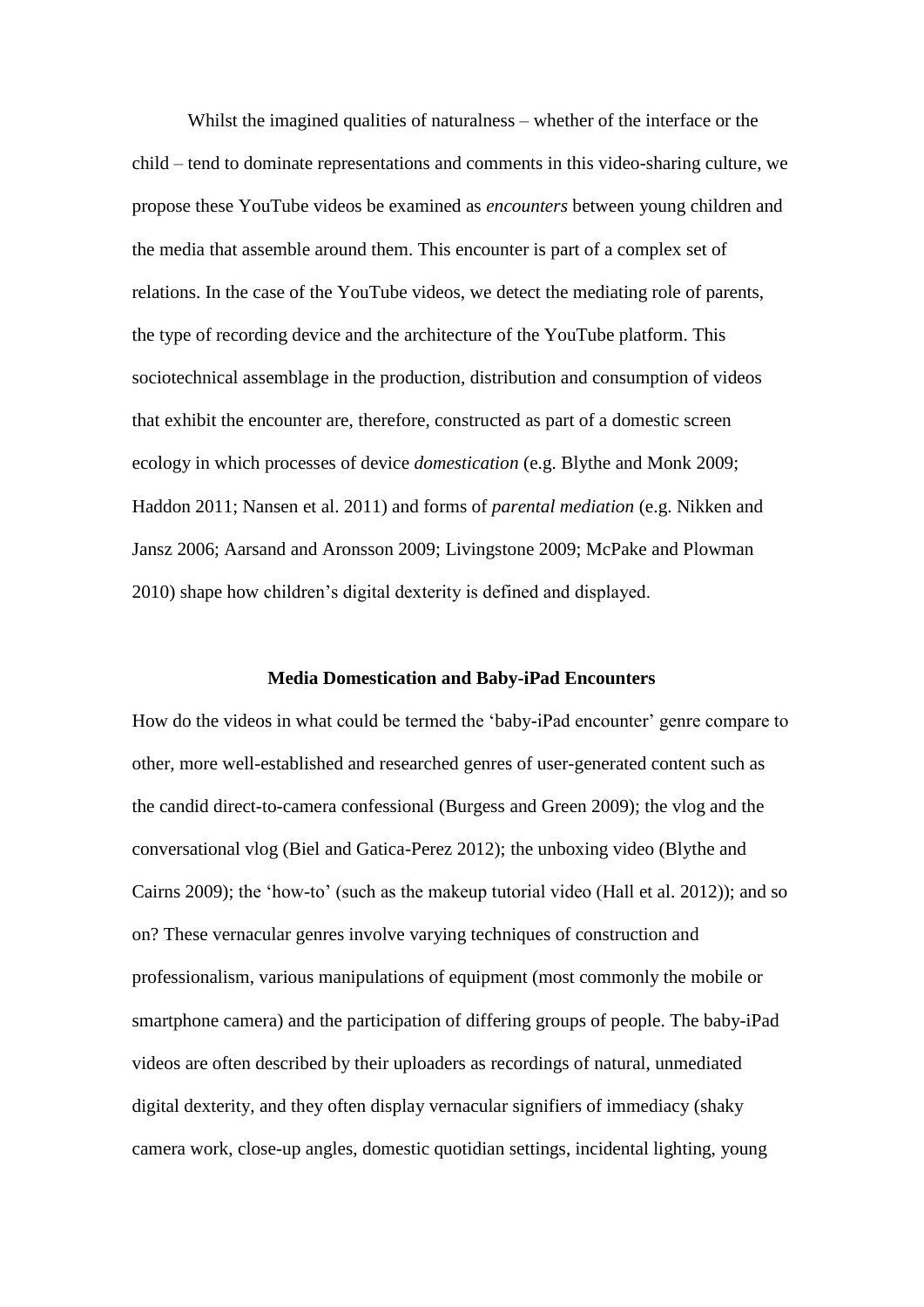children as subjects, unedited sound and footage). The mobility and accessibility afforded by phone cameras is a crucial element of these videos because of its integration into the domestic and quotidian flows of home life in which very young children are enmeshed.

However, this sense of 'natural' dexterity is itself *produced* through various techniques that often involve or imply the elision of the recording apparatus itself. Késenne (2010) has examined how a sense of immediacy is constructed in two video productions of a rock concert in South America. She contrasts the vernacular video recorded by fans from mobile phone and digital camera devices within the crowd and then uploaded to YouTube – raw, dispersed, grainy – to the extreme proximity of the professional crew hired to create a three-dimensional IMAX spectacle through an elaborate technical array or 'multi-camera set-up': '36 HD cameras, operated by 18 CCUs with two technocranes, two jibarms and a spidercam for sweeping movements through space' (Késenne 2010, 82). Meanwhile, this apparatus and the performers are in contact with a producer who guides their movements relative to one another and in this way 'literally talks the show into existence'. Both video series signify 'real-time' embodied presence and immersive spectacle, but their immediacy is produced through very different technical ensembles, productive standards, and aesthetic sensibilities.

Késenne's example traces the production of two very different sensations of presence and naturalness in two distinct videos: the different mobilities of the professional apparatus and the fans' innumerable phone cameras. Similar attentiveness should be brought to the study of the encounter between YouTube, young children and the iPad, parents, and the domestic setting. While the domestic scenes of these videos obviously involve far fewer cameras than either rock concert video, close examination shows a complex set of actants and assemblages (Latour 2002). Késenne shows how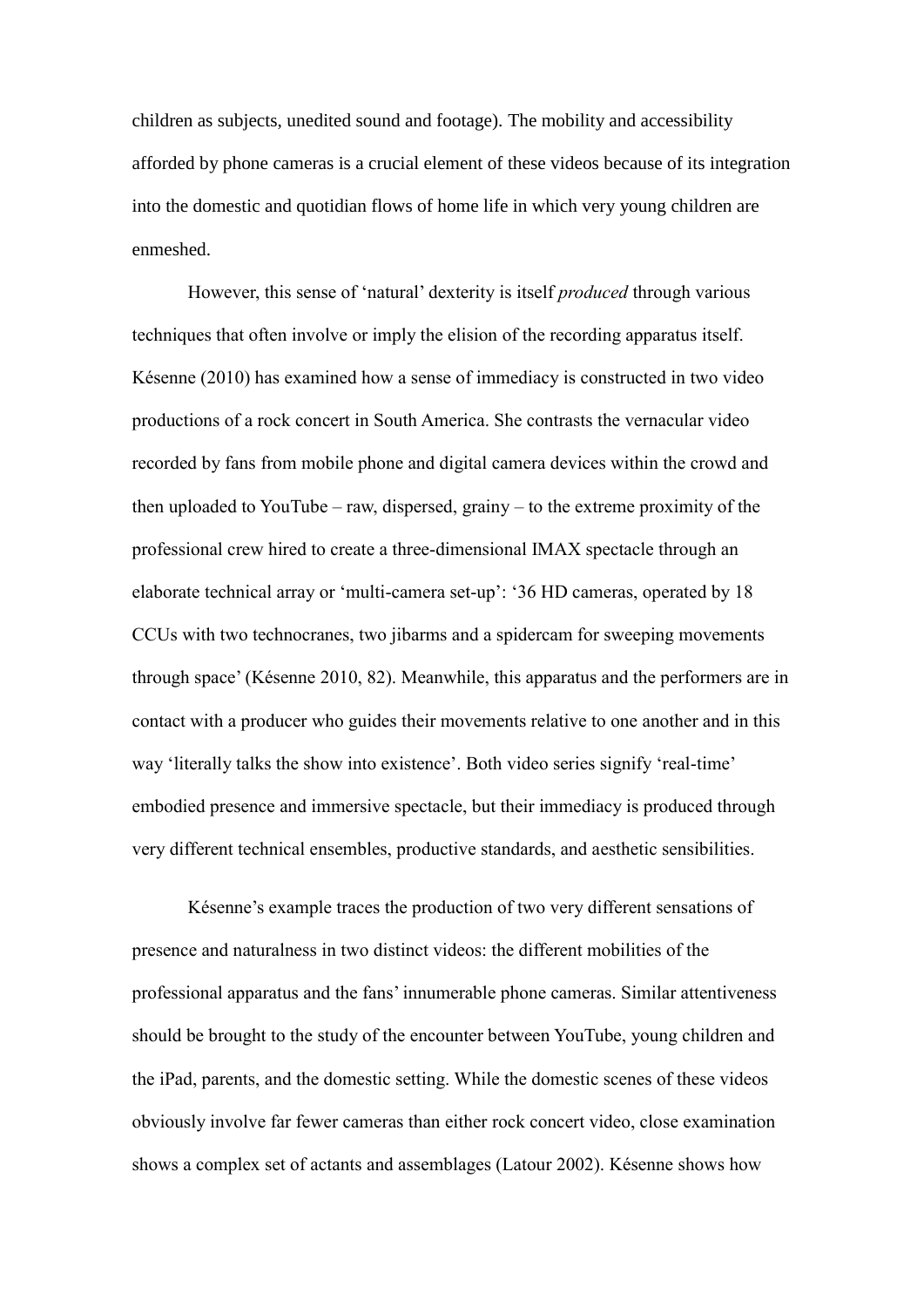YouTube video requires rethinking how the moments of shooting, editing and distribution – typically staggered in the production of conventional moving images – enter into new relations (2010). The two major videos that have been examined in this paper recapitulate Késenne's examples in an interesting fashion. Video A is constructed through editing techniques around short segments of footage of the child interacting with an iPad and a magazine that are edited together with text frames in order to form a suggestive presentation – as if the meaning of the video is self-evident. Conversely, Video B is shot in a continuous fashion, with the father moving around and advising as he records the video, reassuring or cajoling the child.

These diametrically opposed tactics for producing the sense of immediacy can only be manufactured as a result of the historical, steady and aggregated domestication of viewing, recording and editing technologies in the home – from the television and VCR, to the camcorder and personal computer, to the mobile and touchscreen device, and the wealth of accompanying software programs and applications. By the time these videos were taken the availability and routine use of the smartphone as a recording device had itself become domesticated (Silverstone and Hirsch 1994) and to some degree habitual and taken for granted. Domestication research, which draws on a legacy of the work of sociologists such as Goffman (1959) – provides a promising conceptual framework for thinking through the adoption, appropriation, and meaning of media and communication technologies in the home and has significant resonances for discussions of technology in the lives of young children. In this view, the domestic space is not conceived of in terms of static limits but as a site or locus in which devices "are 'tamed' in different ways at different times, reflecting both technological and personal change" (Haddon 2011): a process of mobility by which technology gradually moves into the domestic space.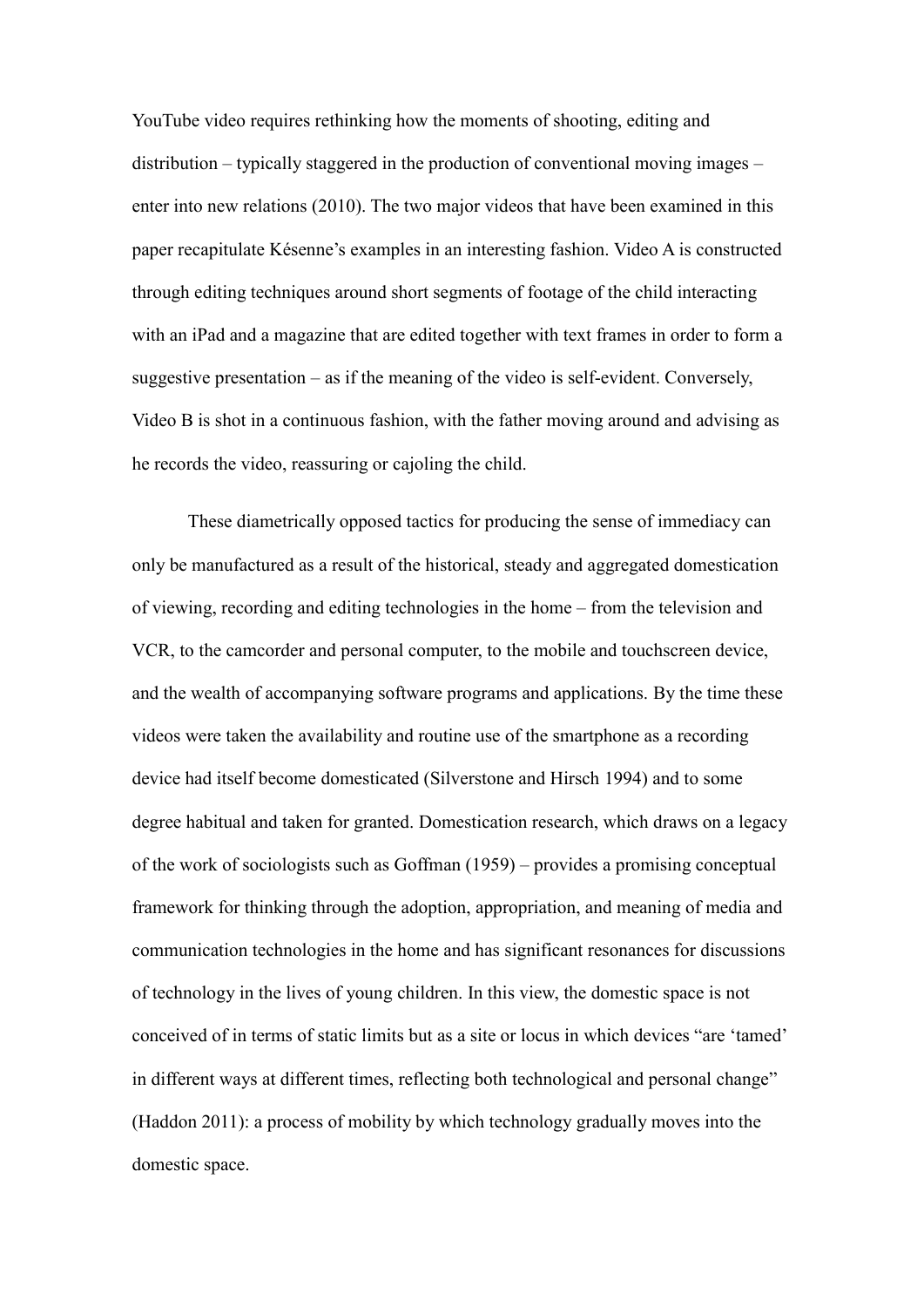What we see in the baby-iPad encounter genre of YouTube videos, then, are acute instances of domestication-as-process. One domesticated assemblage (the camera phone, the YouTube upload and the asynchronous comment threads) is used to surveil another at a time when it is not yet fully domesticated (the baby interacting with an iPad). The concept of domestication can help us understand the invisibility of the camera phone device to the debates occurring in the comments: as part of a more advanced process of domestication, the camera phone's proximity to the child is less likely to be seen as a matter of concern. Similarly, the precipitous decline in views of all but a small set of early videos in the genre reflects the increasing domestication of iPads, touchscreens and gestural technologies. While the event of a baby using an iPad may have less power of fascination over viewers, the exact *meaning* of the event remains open to debate – the related phenomena of fewer views but still-lively comment threads in the original videos operate within this ongoing process of domestication.

The notion of domestication-as-process connects children's use of touchscreen devices with debates surrounding playful media such as games (which were themselves subject to a storied process of domestication, moving from public arcades into private homes). However, where touchscreen devices are mobile throughout the domestic space, traditional gaming devices such as consoles and computers tend to occupy fixed locations. Here the baby-iPad encounter connects with the concerns of the field of game studies and, in particular, debates concerning the concept of the 'magic circle'. This term was introduced to game studies by Salen and Zimmerman (2003), drawing from Huizinga's *Homo Ludens: A Study of the Play Element in Culture* (1971), and refers to a conceptualisation of play as a distinct rule-bound space that is clearly demarcated from the outside world. However, where this may seem intuitively true with regards to game consoles or personal computers, iPad play is integrally related to the mobility of the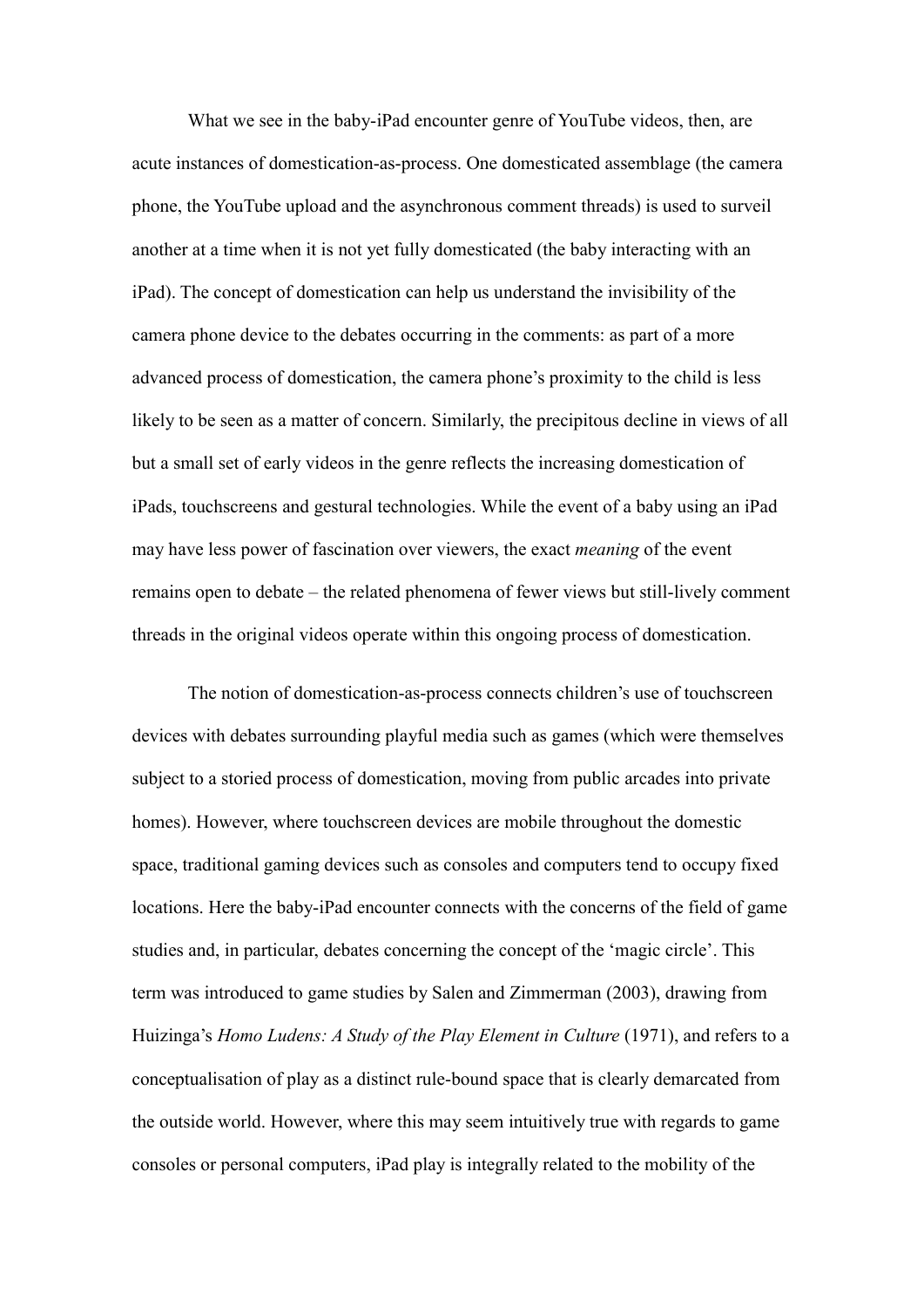device around the domestic (or other) space. The iPad is less likely to be 'put away' or located inconspicuously until it is needed for play (Aarsand and Aronsson 2009), and more likely to enmesh itself in everyday flows. Furthermore, where the magic circle theory implies a 'contractual' model in which subjects knowingly enter and exit the space of play, this conceptualization is difficult to sustain in the case of very young children, for whom any object is liable to be picked up and used for play (a point made famously in Gombrich's 'Meditations on a Hobby Horse' (1994)).

The baby-iPad encounter videos thus accord with the ways that the magic circle concept has come under sustained critique within the field of game studies (Nansen 2009; Calleja 2010; Jayemanne 2010; Lehdonvirta 2010), particularly from the perspective of ethnographic analysis of how people actually play games in everyday and social contexts (e.g. Nansen et al. 2012; Pargman and Jakobsson 2008). The baby-iPad encounter videos fundamentally challenge the magic circle concept. Clearly, these videos record playful behaviours. However, the presuppositions of a delimited space of play space cannot explain either Video A or B.

#### **Parental Mediation and Mobilizing Media for Networked Publics**

We will now turn specifically to the way that these videos challenge notions of parental mediation through three concepts: the networked public, prolepsis and interembodiment. We focused on two videos, each taken by a parent – rather than, say, a family friend, grandparent, sibling or other close relative. Many of the videos feature an ostensibly hands-off style in which the camera is positioned to observe the child's activities from a distance. However, the highly-viewed and commented-upon videos demonstrate a more 'active mediation' (Nikken and Jansz 2006), in which parents are engaged participants in governing their child's technology use – as opposed to other styles of parental mediation such as restrictive rule-based or co-viewing/playing forms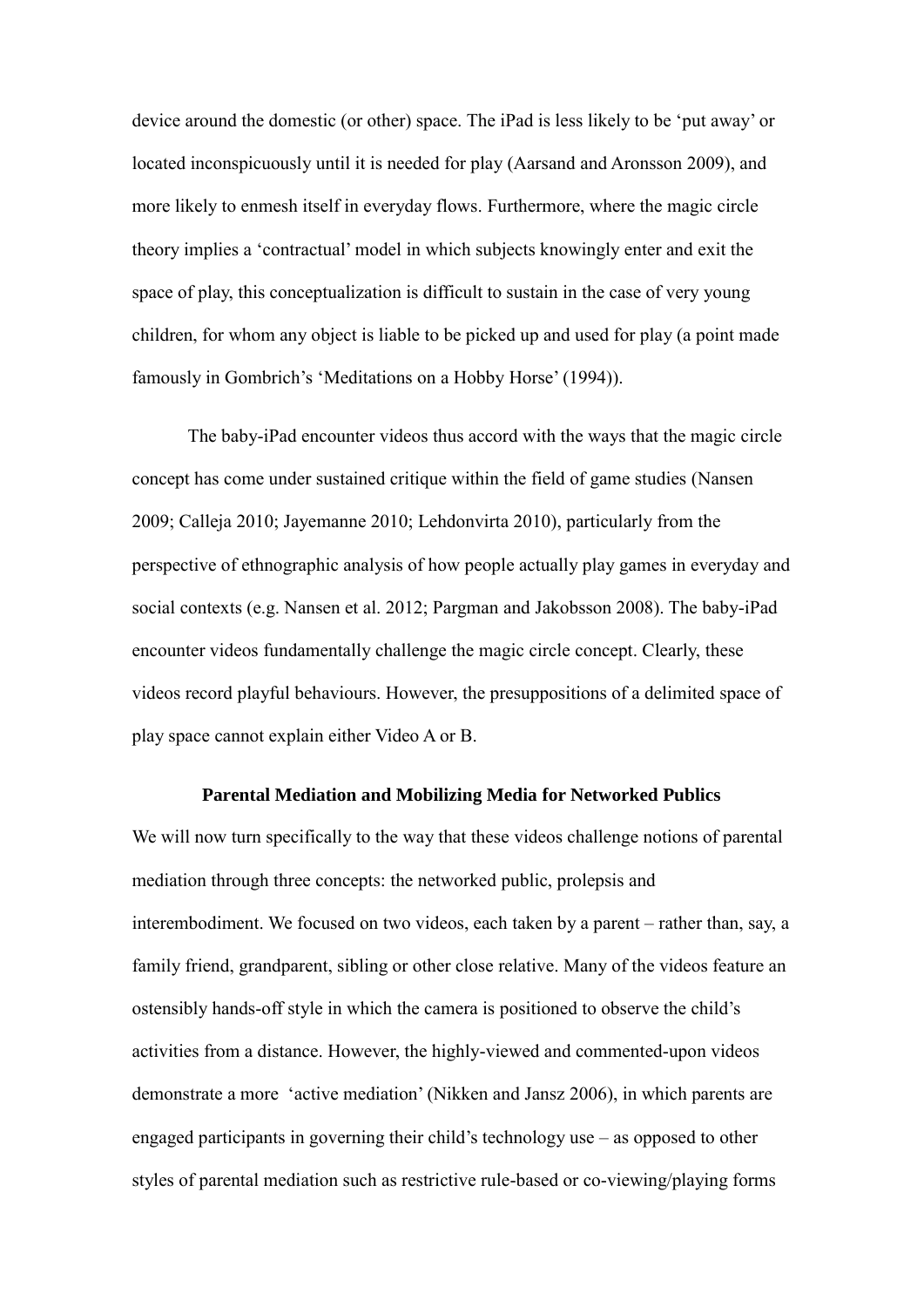(e.g. Nikken and Jansz 2006). In the context of online video sharing, parental mediation must be analyzed in relation to the 'networked public': the YouTube audience for which the baby-iPad encounter video is *produced* through various techniques and assemblages. Video A, for example, has obviously been crafted through postproduction techniques in order to make an argument about the significance of the encounter and computational entanglement of child and touchscreen. Yet it is very difficult to glean much information about the baby's extended interactions with the iPad given that the published footage has been so extensively produced and edited. This is 'parental mediation', though less in terms of governing access to media, and more as an act of *producing* the networked public around the baby-iPad encounter.

The most instructive video with regards to the distributed production of digital dexterity is Video B, in which the camera-holding father prompts his son's interactions with the device. In comparison with the 'unboxing' videos examined by Blythe and Cairns (2009), or the conversational vlog type video with its typical 'view-to-camera' setup, or the post-production techniques of Video A, the baby-iPad encounter is 'produced' by the father even as he claims that his son possesses the digital dexterity to work the device 'perfectly' – that is, an ability to mobilize and navigate the virtual space afforded by the device. Acting like Késenne's professional concert producer who is wired to both camera crew and performers, the father in Video B 'talks' the child's supposedly spontaneous interactions into a form that is consumable by the YouTube networked public. While it is self-evident that parents play a decisive role in determining which technologies are available to their children (especially babies), the construction of these videos considerably complicates this conception of parental mediation. "UserExperienceWorks" may seem to have uploaded the more overtly 'produced' video through the use of editing and intertitles, yet Video B is also produced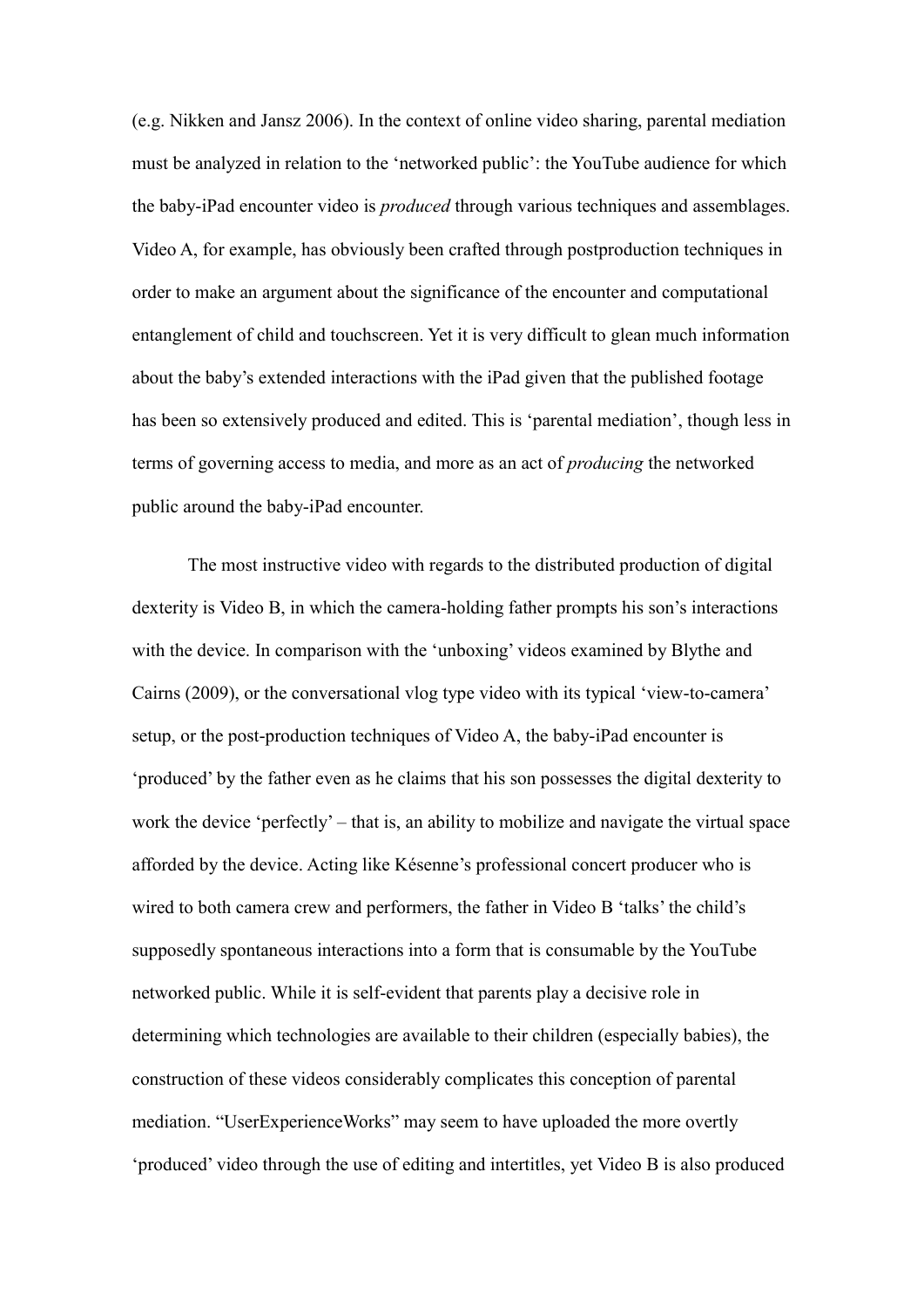in its own way – albeit in such a way as to give a sense of immediacy.

Rather than simply regulating children's use of media within the home in terms of *access* to the technology, then, the YouTube clips show parents mediating this access for presentation to YouTube's networked public. They are thus *constructing* their child's experience even as they record it – whether in the immediate sense of coaching their interactions as in Video B or for the benefit of a specific argument as in the highlyedited Video A – only to subsequently claim that the value of their video lies in its neutral viewpoint of an event or encounter. Interestingly, Nikken and Jansz's (2006) study of parental mediation in children's gaming found that mothers were the most involved parent, whereas the YouTube videos under discussion here reveal a significant gendered difference with fathers operating as the main protagonist in mobilizing perspectives on digital dexterity and novel NUI devices.

The videos also add a new dimension to the concept of *prolepsis* that McPake and Plowman (2010) draw from Cole's discussion in *Cultural Psychology* (1996). Prolepsis refers to 'a key influence on parent's interactions with their children deriving from the projection of their memories of their own idealized past into the children's futures' (McPake and Plowman 2010, 1), and plays a structuring role in the domestic reception of technologies:

Parent's assumptions, values, and expectations are influenced by their past experiences, enacted in the present, and are then carried by their children into the future as they move from home to formal education… prolepsis has a powerful explanatory force for understanding the kinds of decisions parents make about activities such as the extent to which parents engage in technological play. (McPake and Plowman 2010, 1)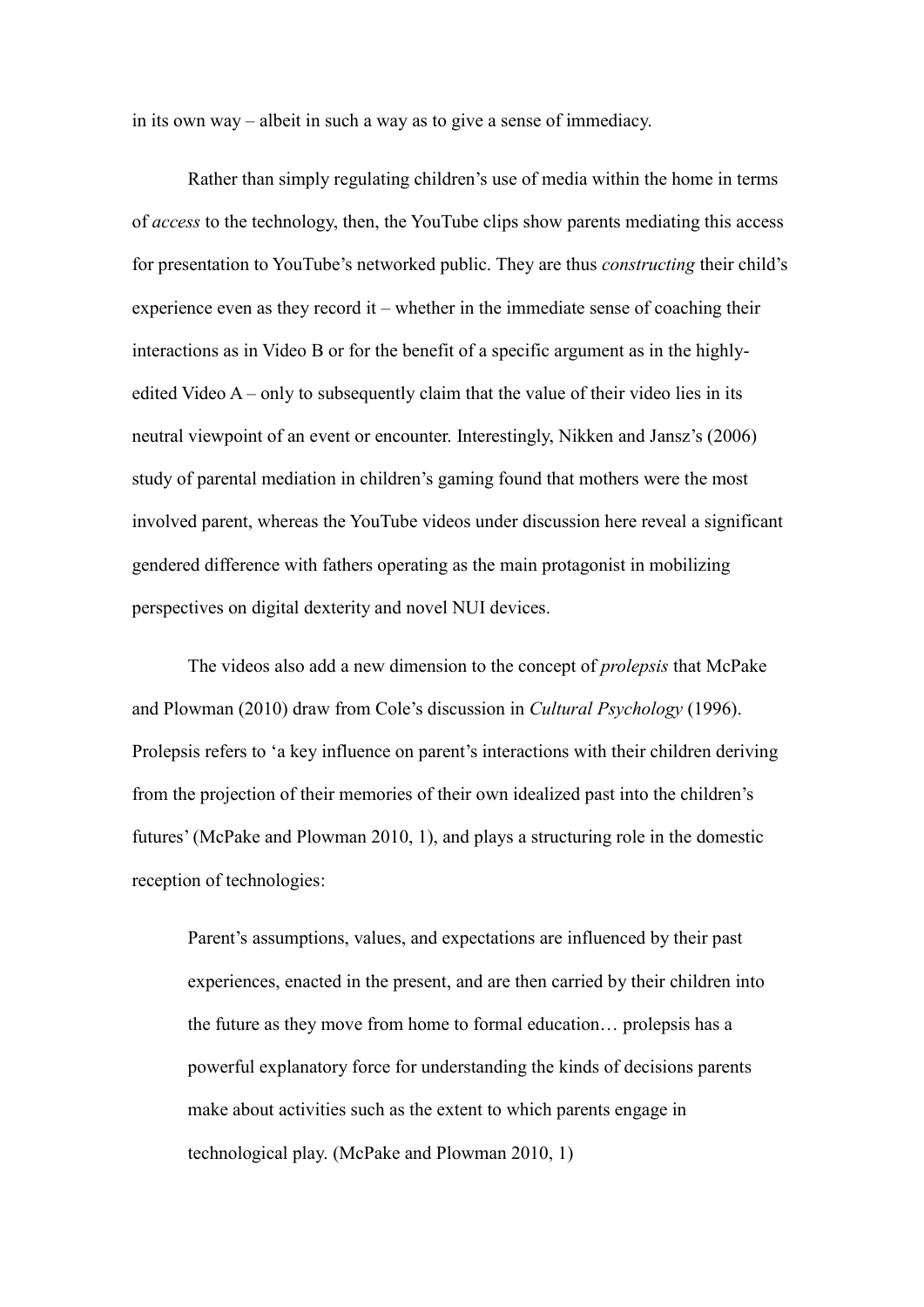Prolepsis is a powerful influence on how children encounter technologies: McPake and Plowman, studying families in central Scotland with children from 3-5 years of age, found that parents' comfort with media technologies was a more important predictor of their availability in the home than factors such as socioeconomic status (which are indicated by traditional 'digital divide' theories).

In the comments sections of the YouTube videos, prolepsis manifests not as a single process of governance – how devices and children encounter each other – so much as the site of multiple processes of rationalization and self-affirmation. Prolepsis is encoded in titles such as Video B: the video purports to be both natural *and* spectacular ("Must Watch!") precisely because a received parental attitude to technology is being projected onto the baby-iPad encounter. The resulting video and the ensuing comment threads are a more distributed form of prolepsis in which parents do not restrict these views to their own children but publicly extend them to others' children and domestic spaces.

Prolepsis can also be seen in the way that each father positions himself in relation to the baby-iPad encounter. In Video A, UserExperienceWorks explicitly projects his own media experience onto the activities of his daughter, viewing these activities as proof of the intuitiveness of the touchscreen format. The highly enmeshed interactions of father, baby and iPad in Video B trace an almost opposite proleptic process: the baby is said to be extremely capable because he is capable of using a device designed for grownups. In each video, the fathers frame the footage in terms of their own experiences with technology.

As noted, Video B involves a father coaching his child's interactions for the benefit of the networked public – but it is also possible to observe in this video a closely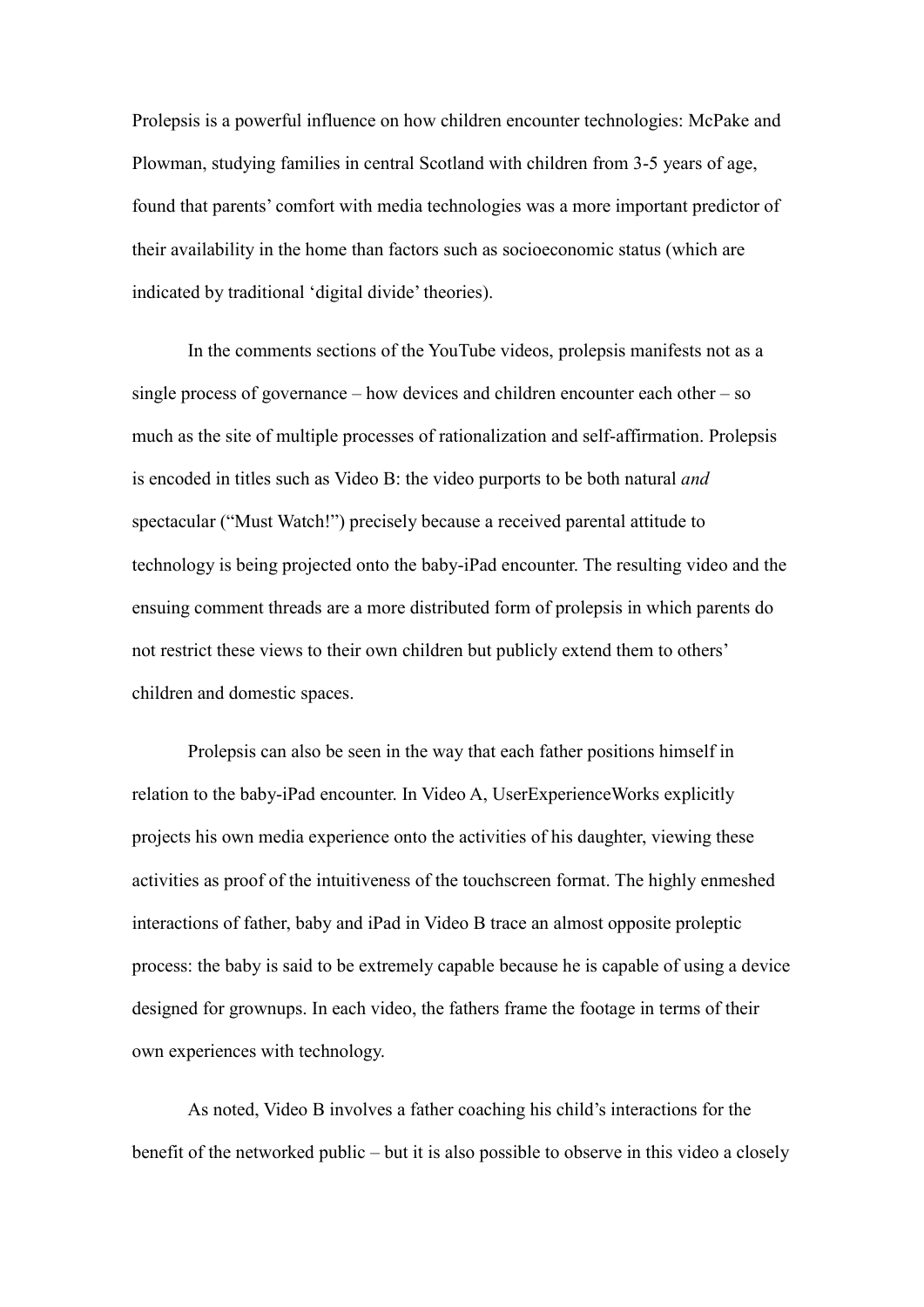enmeshed *embodied* relation between the father's positioning and the child's involvement with the iPad. This raises the concept of 'interembodiment' as developed by Lupton (2013), drawing on phenomenological perspectives in Merleau-Ponty. 'Interembodiment' designates the intensity of relations between child and parent bodies through the example of infant and caregiver-relations in which conventional notions of the autonomous adult (in particular, maternal) body may recede or be challenged:

Merleau-Ponty sees the intercorporeal nature of the mother-child relationship as a primary example of the doubling, overlapping and two-sided nature of human embodiment. Through touching-being touched, moving-being moved, feelingbeing felt, hearing-being heard, the bodies of mother and infant come close, or bend to each other, and then spread away from one another. The concept of 'infant' and 'mother' each defines and is inseparable from the other… (Lupton 2013, 40).

The 'baby-iPad encounter' videos tend to deal with children who are slightly older than Lupton's newborns, but they do prompt the question of embodied parent-child relations and what happens when a third actant, the mobile touchscreen device, is introduced to the ongoing process of interembodiment – what could be termed 'mediated interembodiment'. While less intense than the mother-child relationship described by Lupton, the concept of interembodiment can be modified here to designate the communicative circuit between parent, child and mobile touchscreen device. This helps to capture the parent's mediating role in producing understandings of their child's digital dexterity without falling into the double bind of ascribing 'naturalness' to either child or interface.

The video "iPad 2 vs. baby toy", for example, shows a baby girl seated with the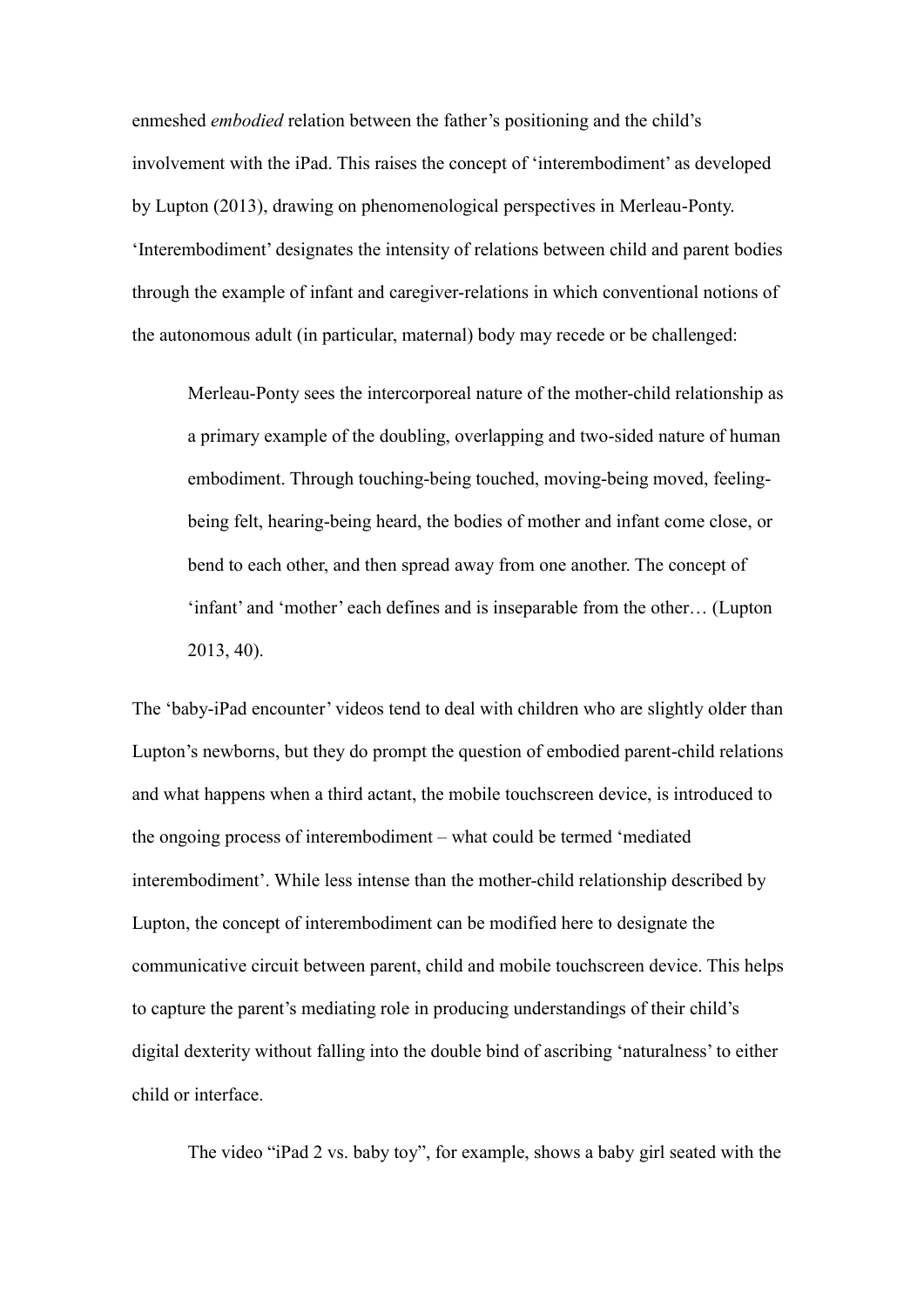iPad as just one object amidst the many in the domestic setting – a very different arrangement than the specular focus provided by a TV. Her parents have placed a barnhouse toy nearby and the girl plays for a while with the iPad (as well as with the various pets, a kitten and a dog, who wander through the scene). After a cut, the girl's father is shown demonstrating a colourful app to the child. Another cut shows the child with the iPad and the barnhouse toy moved next to her. She loses interest in the iPad and takes up the toy, after which the message 'Save yourself \$480 and get your baby the barnhouse'. Here the *mobility* of both the infant and the tablet are crucial, set off against the static parent-and-camera: infants who could not sit still or reach the apparatuses needed to operate a PC or a game console are often shown seated with the iPad in their lap or on the floor in front of them. The stage has been set for the performance of digital dexterity to play out.

Another example of mediated interembodiment is evident in videos such as Video B and "2-Year Old Kid playing new Apple iPad", in which the fathers are involved in both active mediation and co-play as they record their children's gestural activity with the touchscreen device. However, because of the children's young age and language capabilities, direct instruction generally proves difficult. Instead, the fathers cajole and suggest in their attempts to guide the gestures of the child without obviating their contention that it is the child that has agency: the device and its gestural apparatus actively create a distance between father and child which has to be carefully mediated. The parental mediation involves verbally reinforcing positive outcomes and suggesting or pointing to apps for the child to use. In Video B the father asks his son to 'Draw us a picture,' to which suggestion the child at first seems reluctant or unresponsive. Upon repeat, the child says 'OK!' and then navigates through the apps to find one designed for children's drawing. The father prompts again 'Why don't you draw a squiggly line?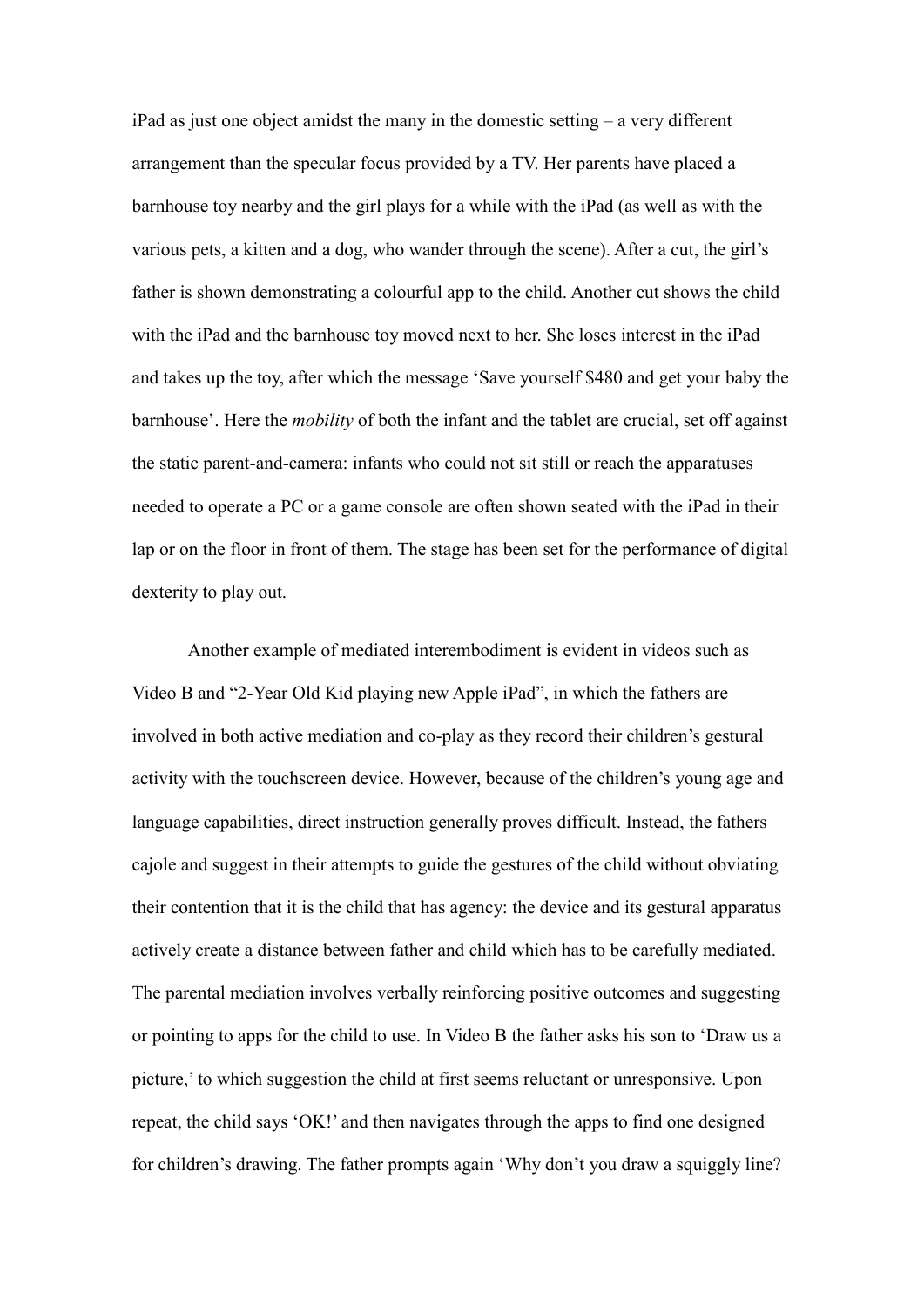You're so smart…'. When the child seems to be at an impasse as to which animal to choose from a list, the father prompts again 'There are some other animals? Why don't you pick another animal?' Some subtle prompting also comes from the mother, and both parents remain off-screen, so that the frame remains squarely on the baby and their device dexterity.

A key component of the digital dexterity that the parents in Video B wish to display is the child's ability not to use only the one application, but to also navigate between multiple applications. However, the father is clearly reaffirming habitual activities. This can be seen when the child plays a video and begins scrolling forward. 'You're looking for the monkey part, aren't you?' the father asks. 'You're looking for your favorite part.' The child is re-visiting and rehearsing patterns of behavior that in turn are dependent upon the *parent's* configuration of the device. In this sense the parental mediation of the child's activity is implicit in the setup of the device and the user interface itself (its content, the arrangement of the app icons, the various settings) and constitutes a tactile kind of interembodiment.

Thus, in addition to the mobility of both the infant and the tablet in the ways different bodies are positioned and oriented, we see choreographies of *mobilization* in the interactions between parents, children and devices. This has two aspects: first, the interaction is produced as a display of digital dexterity for a YouTube audience. Second, there is a relation of interembodiment between the child's iPad encounter, the closeness and cajoling of the parent, and the parent's setup of the interface, apps and programs that structure the virtual space of the device. Here, child bodies hunch over the focal device whilst parent bodies hover above and circulate around, instructing and gesticulating as they prompt the child's gestures. The mobile interface operates through physical touch, and thus occupies an intermediate position within the assembled,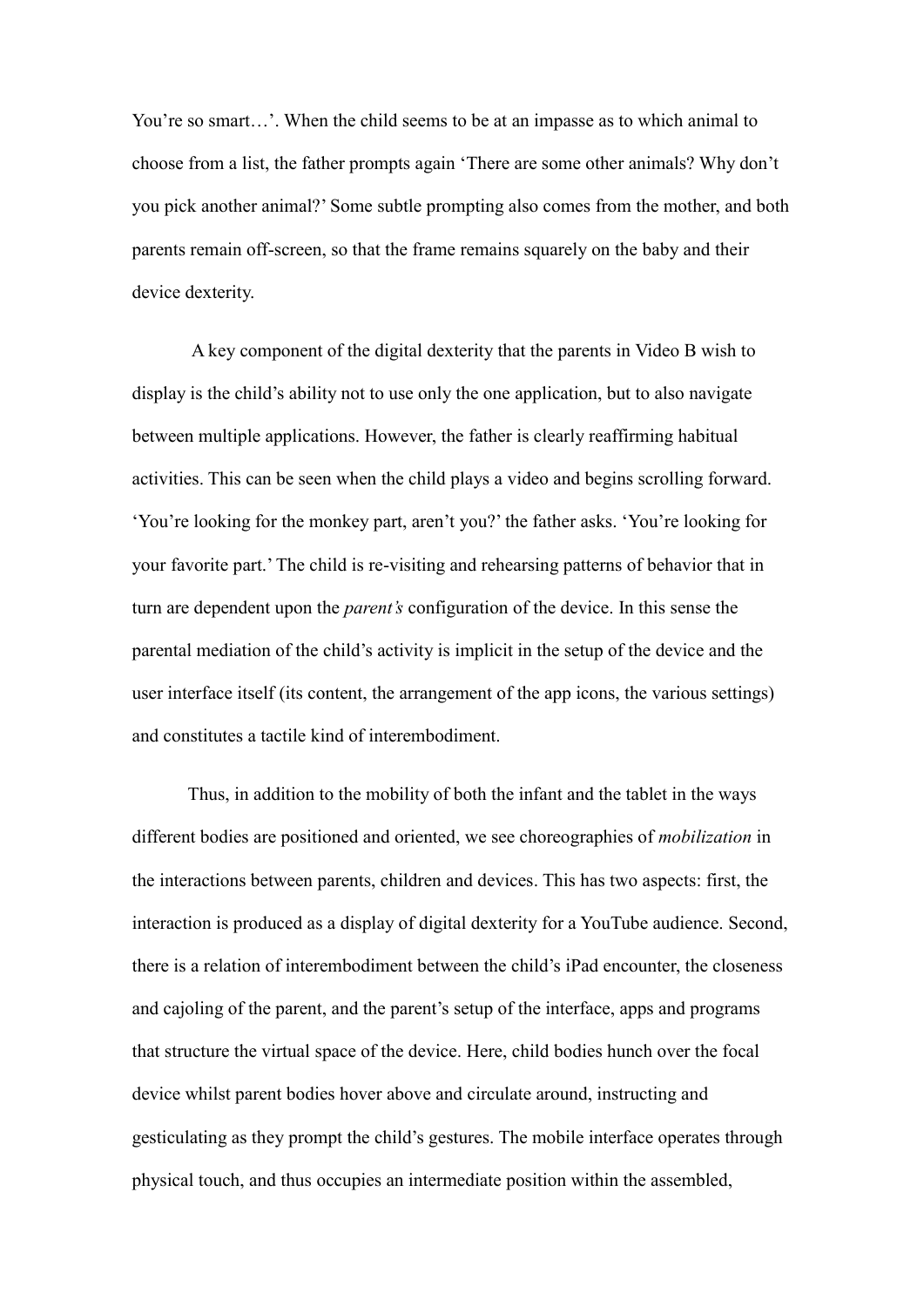intimate and embodied relations between parent and child.

#### **Conclusion**

This study explored the emerging culture around young children's use of mobile devices through examination of the ways these relations are publicly displayed, defined and debated through video sharing and networked publics on YouTube. We found that these videos render visible relations beyond those to which they purport to represent. To better understand these relations, we examined the cultural, material and discursive construction of these videos*.* Drawing on literature from media studies, education, and game studies, we argued that the concept of digital dexterity is useful for thinking about how children's use of mobile and touchscreen media are produced. The videos explored in this article have led us to challenge and re-frame several key concepts drawn from media, education and youth studies (such as prolepsis, interembodiment, and parental mediation) and suggest avenues for further discussion of the issues they raise. They show that dexterity is not about simply the physical skill to navigate media interfaces; instead, dexterity exceeds the individual body and understandings of parental mediation that center on governance and control of access.

Thus, digital dexterity is a kind of mobility that must be thought of as an encounter involving a constellation of actants, both human and non-human; a distribution of agencies involving diverse digital relations in the ways media are imagined, encountered and mobilized. The videos discussed here show both human and technological actors that are ambiguous rather than discrete – hence the competing claims to 'naturalness' made by both the uploaders and those commenting on the videos, whether that naturalness is attributed to the infant or the interface. By critically reading these ambiguities through various themes of academic scholarship in children's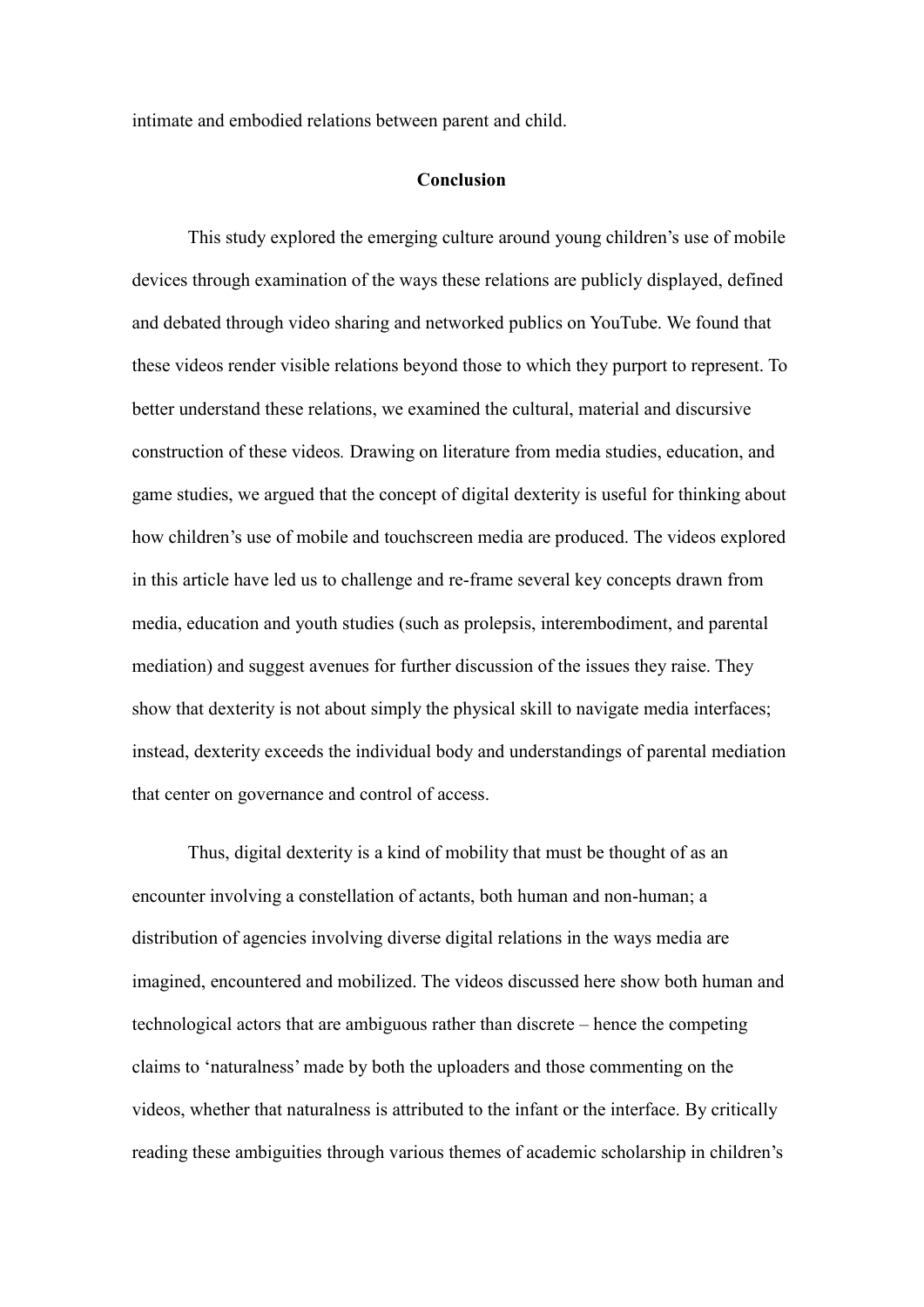media, we can see that the baby-iPad videos are not simply quotidian encounters but cultivated forms of performance that configure fingers, limbs and bodies. These capacities are acquired over time through repeated interaction, reinforcement and guidance, and through the domestication of devices, the mediation of parents and intensive relations of interembodiment.

Works Cited

- Aarsand, P. and Aronsson, K. (2009). Computer Gaming and territorial negotiations in family life. *Childhood* 16(4), pp.497-517.
- Ackland, R. (2013). *Web Social Science: Concepts, Data and Tools for Social Scientists in the Digital Age*. London: SAGE Publications.
- Bennett, S., Maton, K., Kervin, L. (2008). The "digital natives" debate: A critical review of the evidence. *British Journal of Educational Technology* 39, pp.775– 786.
- Biel, J-I. and Gatica-Perez, D. (2012). *The YouTube Lens: Crowdsourced Personality Impressions and Audiovisual Analysis of Vlogs*. IEEE Transactions on Multimedia.
- Blythe, M., Cairns, P. (2009). Critical Methods and User Generated Content: The iPhone on YouTube, in: *Proceedings of the SIGCHI Conference on Human Factors in Computing Systems, CHI '09* (pp.1467–1476). New York, NY: ACM.
- Buckleitner, W. (2011) A Taxonomy Of Multi-Touch Interaction Styles, By Stage. *Children's Technology Review,* 18(11), pp. 10-11.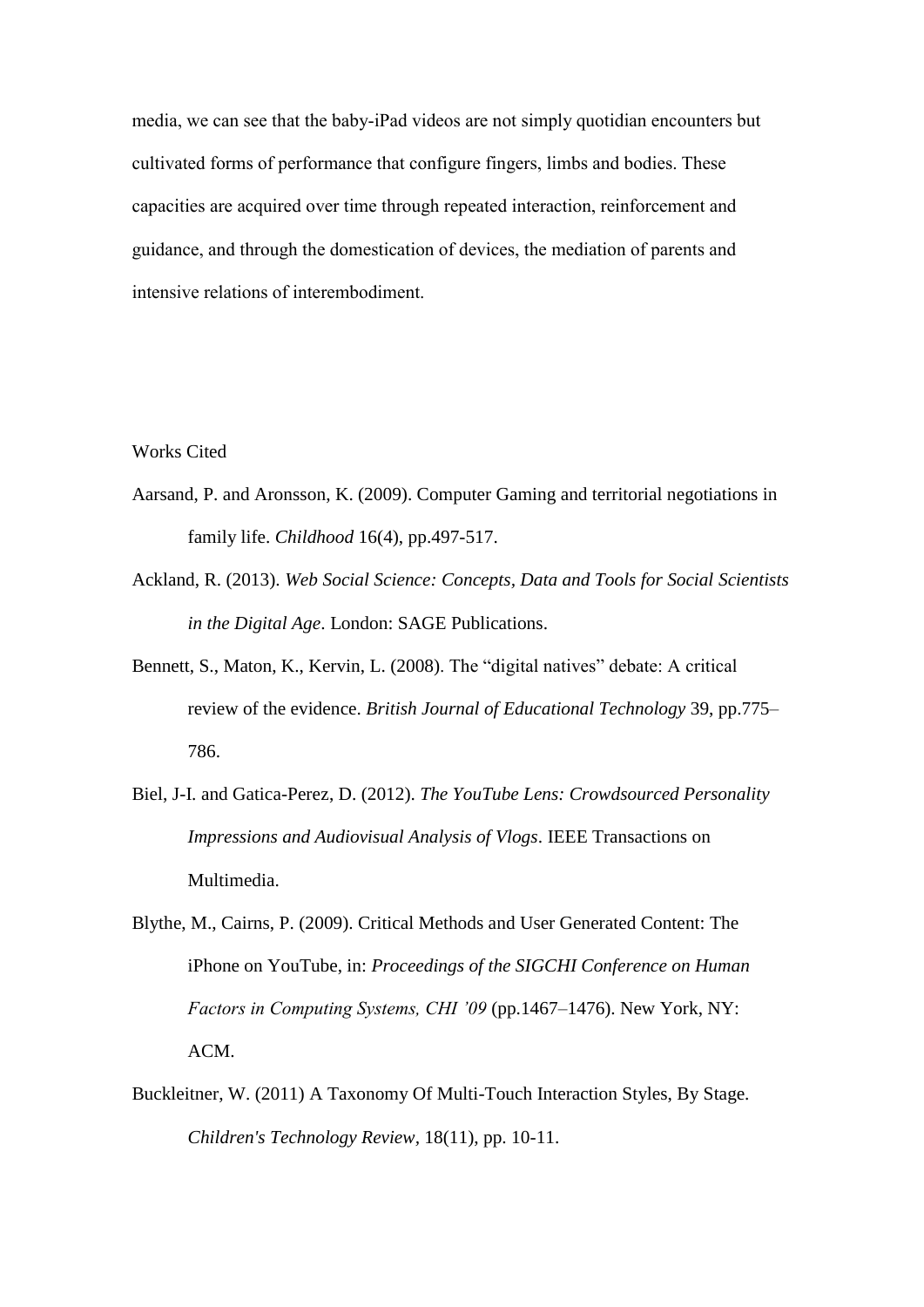- Burgess, J. and Green, J. (2009). *YouTube: Online Video and Participatory Culture*. Cambridge: Polity.
- Buxton, B. (2007). 'Multi-Touch Systems that I Have Known and Loved'. Retrieved from: [http://www.billbuxton.com/multitouchOverview.html.](http://www.billbuxton.com/multitouchOverview.html)

Calleja, G. (2010). Digital Games and Escapism. *Games and Culture* 5, pp.335–353.

- Chiong, C., and Shuler, C. (2010). *Learning: Is there an app for that? Investigations of young children's usage and learning with mobile devices and apps.* New York: The Joan Ganz Cooney Center at Sesame Workshop.
- Cidell, J. (2010). Content clouds as exploratory qualitative data analysis. *Area*, 42, pp.514–523.
- Cole, M. (1996). *Cultural Psychology: A Once and Future Discipline*. Cambridge, MA: Belknap Press.
- Common Sense Media. (2013). *Zero to Eight: Children's Media Use in America 2013*. A Common Sense Media Research Study.
- Courtois, C., Mechant, P., Ostyn, V., De Marez, L. (2013). Uploaders' definitions of the networked public on YouTube and their feedback preferences: a multimethod approach. *Behaviour and Information Technology*, 32, pp.612-624.
- Giddings, S. (2007). "I'm the One Who Makes the Lego Racers Go": Studying Virtual and Actual Play. In Shanly Dixon and Sandra Weber (eds) *Growing Up Online: young people and digital technologies*. Basingstoke: Palgrave Macmillan.

Goffman, E. (1990). *The Presentation of Self In Everyday Life*. New York: Doubleday.

Gombrich, E.H. (1994). *Meditations on a Hobby Horse and Other Essays On the Theory of Art*. London: Phaidon Press.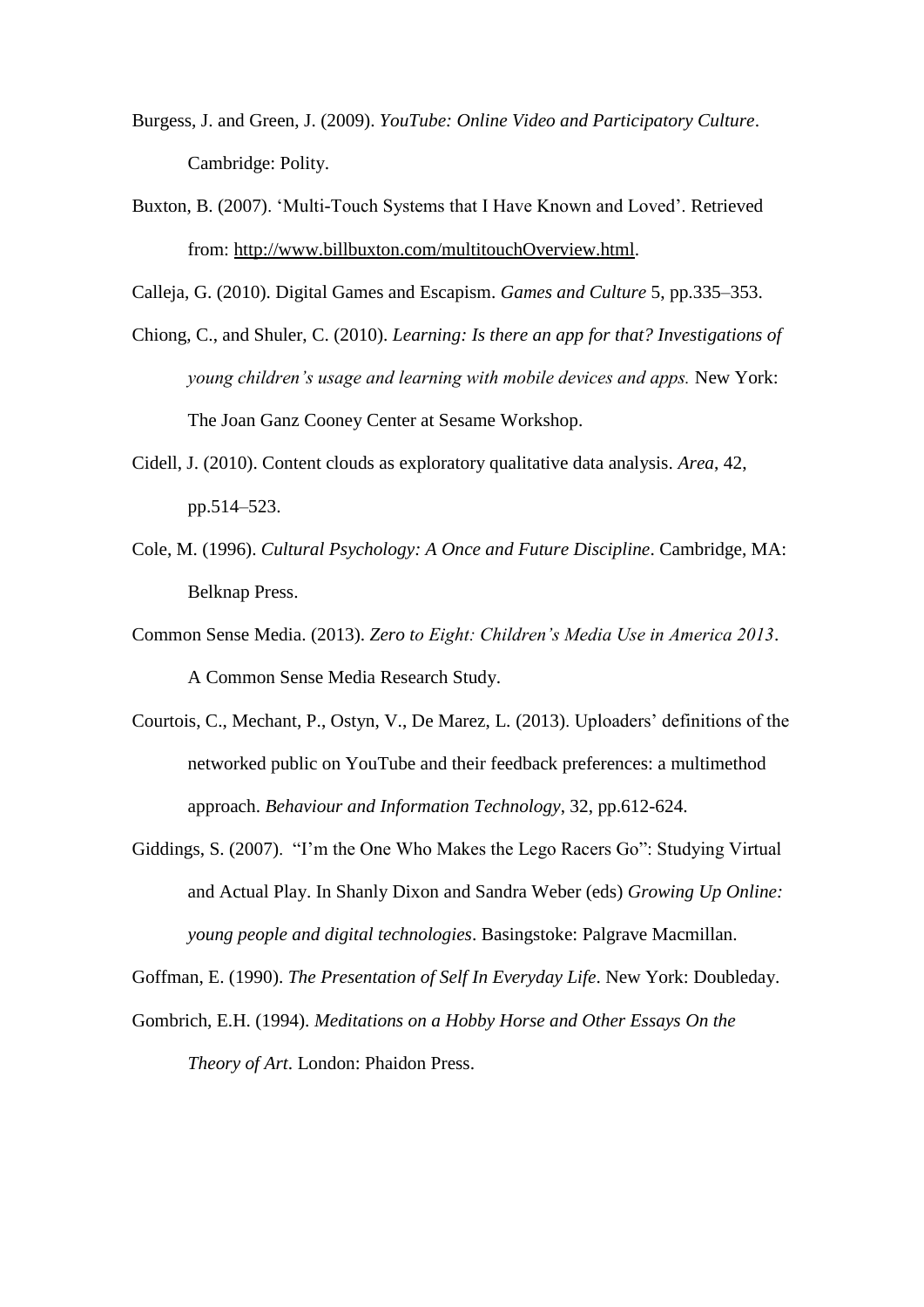- Haddon, L. (2011). Domestication Analysis, Objects of Study, and the Centrality of Technologies in Everyday Life. *Canadian Journal of Communication*, 36, pp.311-323.
- Hall, M., Gough, B., Seymour-Smith, S. (2012). "I'm METRO, NOT Gay!": A Discursive Analysis of Men's Accounts of Makeup Use on YouTube. *The Journal of Men's Studies*, 20(3), pp.209-226. doi: 10.3149/jms.2003.209
- Hine, C. (2015). *Ethnography for the Internet: Embedded, Embodied and Everyday*. London: Bloomsbury.
- Hourcade, J,P., Mascher, S.L., Wu, D., and Pantoja, L. (2015). Look, my baby is using an iPad! An analysis of YouTube videos of infants and toddlers using tablets, *Proceedings of CHI 15*. New York: ACM Press (2015): 1915–1924.
- Horst, H., Hjorth, L., and Tacchi, J. (2012). Rethinking ethnography: An introduction. *Media International Australia, Incorporating Culture and Policy* 145, pp.86-93.
- Huizinga, J. (1971). *Homo Ludens. A Study of the Play Element in Culture*, trans. R.F.C. Hull. Boston: Beacon Press.
- Ito, M. (2008). Introduction. In K.Varnelis (Ed.) *Networked Publics,* Cambridge, MA: MIT Press (pp.  $1-14$ ).
- Jayemanne, D. (2010). Magic Frames: The Best of All Possible Virtual Worlds, *The Fibreculture Journal*, 16. Retrieved from:

http://sixteen.fibreculturejournal.org/magic-frames-the-best-of-all-possiblevirtual-worlds/

- Késenne, S. (2008). On Gig Flix. *Video Vortex Reader: Responses to YouTube*. Amsterdam: Institute of Network Cultures.
- Kittler, F.A. (1997). *Literature, Media, Information Systems, Critical Voices in Art, Theory and Culture*. Amsterdam: G+B Arts International.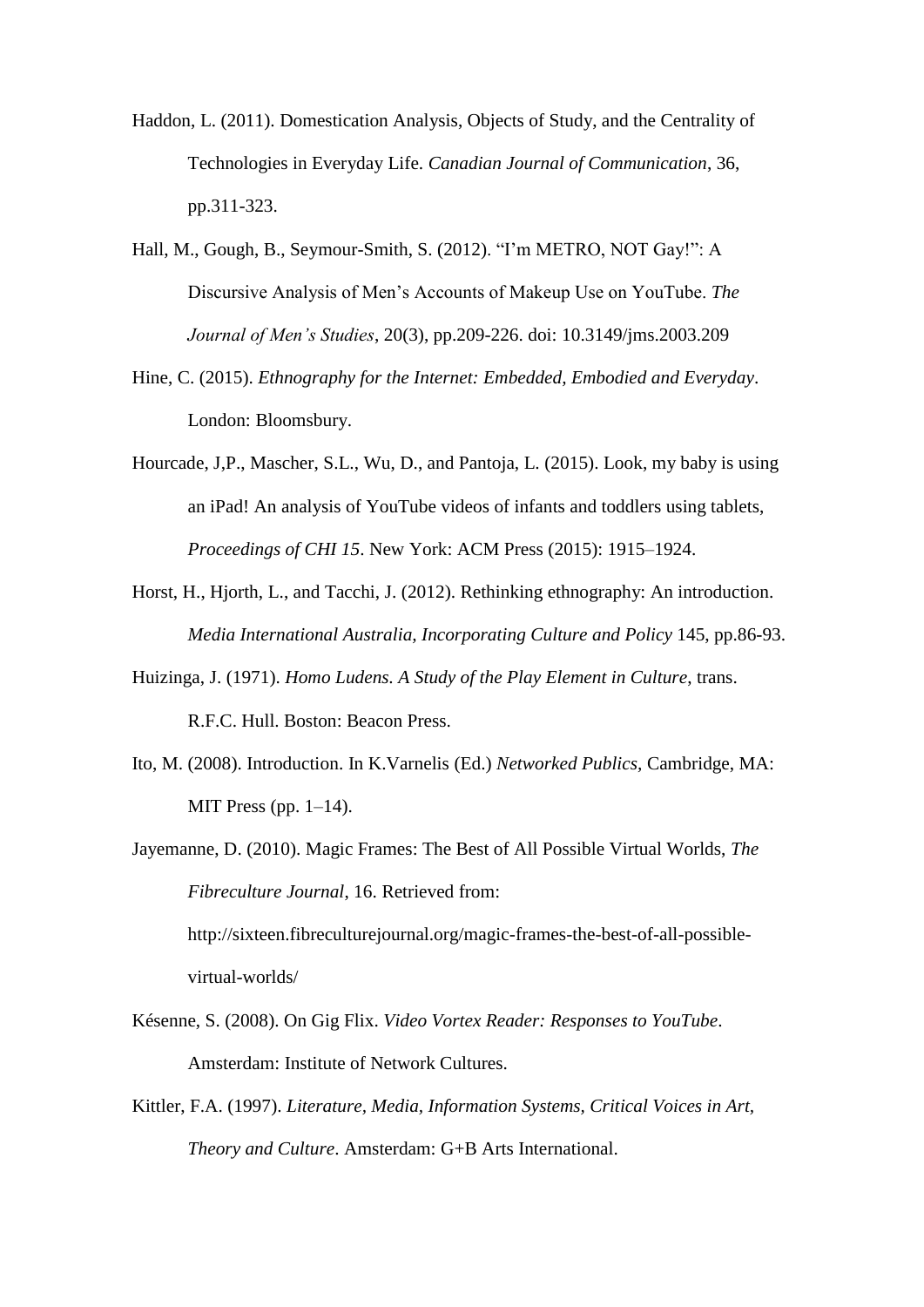Latour, B. (2002). Morality and Technology. The Ends of the Means, trans. Couse Venn, *Theory, Culture and Society*, 19(5-6), pp.247-260.

Lehdonvirta, V. (2010). Virtual worlds don't exist: Questioning the dichotomous approach in MMO studies. *Game Studies* 10. Retrieved from: http://gamestudies.org/1001/articles/lehdonvirta

Livingstone, S. (2009). *Children and the Internet: Great Expectations, Challenging Realities*. Cambridge, MA: Polity.

Livingstone, S., Helsper. (2008). Parental Mediation of Children's Internet Use. *Journal of Broadcasting and Electronic Media* 52(4), pp.581–599. doi: 10.1080/08838150802437396

Lupton, D. (2013). Infant embodiment and interembodiment: A review of sociocultural perspectives. *Childhood* 20, pp.37–50.

McPake, J., Plowman, L. (2010). At home with the future: influences on young children's early experiences with digital technologies. In N. Yelland (Ed.) *Contemporary Perspectives on Early Childhood Education* (pp. 210–226). Maidenhead, Open University Press.

- Nansen, B. (2009). Exertion gaming as kinesthetic technicity. *Second Nature* 1(2), 64- 91.
- Nansen, B, Chakraborty, K, Gibbs, L, Vetere, F, and MacDougall, C. (2012). 'You Do the Math': Mathletics and the *Play* of Online Learning. *New Media and Society* 14(7), pp.1216-1235.
- Nansen, B, Arnold, M, Gibbs, M, and Davis, H. (2011) Dwelling with Media Stuff: Latencies of Materiality in Four Australian Homes. *Environment and Planning D* 29(4), pp.693-715.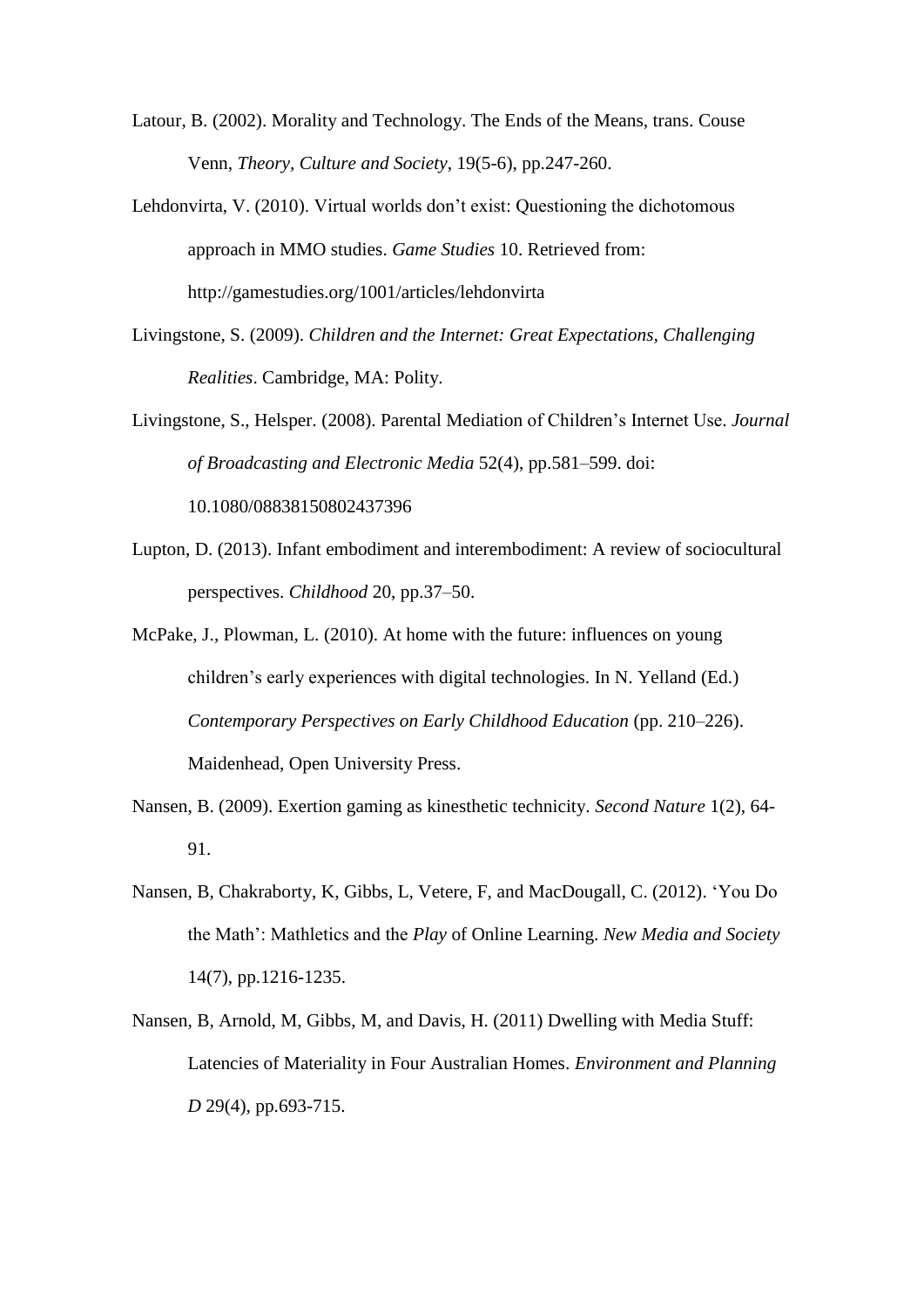- Nikken, P., Jansz, J. (2006). Parental mediation of children's videogame playing: a comparison of the reports by parents and children. *Learning, Media and Technology* 31, pp.181–202.
- Norman, D. (2010). Natural user interfaces are not natural. *Interactions,* May-June, 6- 10.
- OfCom. (2013). *Children and Parents: Media Use and Attitudes Report*. London: OfCom
- Pargman, D., Jakobsson, P. (2008). Do you believe in magic? Computer games in everyday life. *European Journal of Cultural Studies* 11, pp.225–244.
- Penman, R. and Turnbull, S. (2007). Media Literacy Concepts, Research and Regulatory Issues. Canberra: ACMA.
- Plowman, L., McPake, J., Christine, S. (2008). Just Picking It Up? Young children learning with technology in the home. *Cambridge Journal of Education* 38, pp.303-319.
- Plowman, L. and Stephen, C. (2013). Guided interaction: exploring how adults can support children's learning with technology in preschool settings. *Hong Kong Journal of Early Childhood* 12(1) pp.15-22.
- Salen, K., and Zimmerman, E. (2003). *Rules of Play: Game Design Fundamentals*. Cambridge, MA: The MIT Press.
- Sampson, M., Cumber, J., Li, C., Pound, C.M., Fuller, A., Harrison, D., (2013). A systematic review of methods for studying consumer health YouTube videos, with implications for systematic reviews. [doi:10.7717/peerj.147](http://dx.doi.org/10.7717/peerj.147)
- Scott, M. (2013). Kids Can't Use Computers… And This is Why It Should Worry You. Retrieved from: [http://coding2learn.org/blog/2013/07/29/kids-cant-use](http://coding2learn.org/blog/2013/07/29/kids-cant-use-computers/)[computers/](http://coding2learn.org/blog/2013/07/29/kids-cant-use-computers/) accessed 06/01.2014.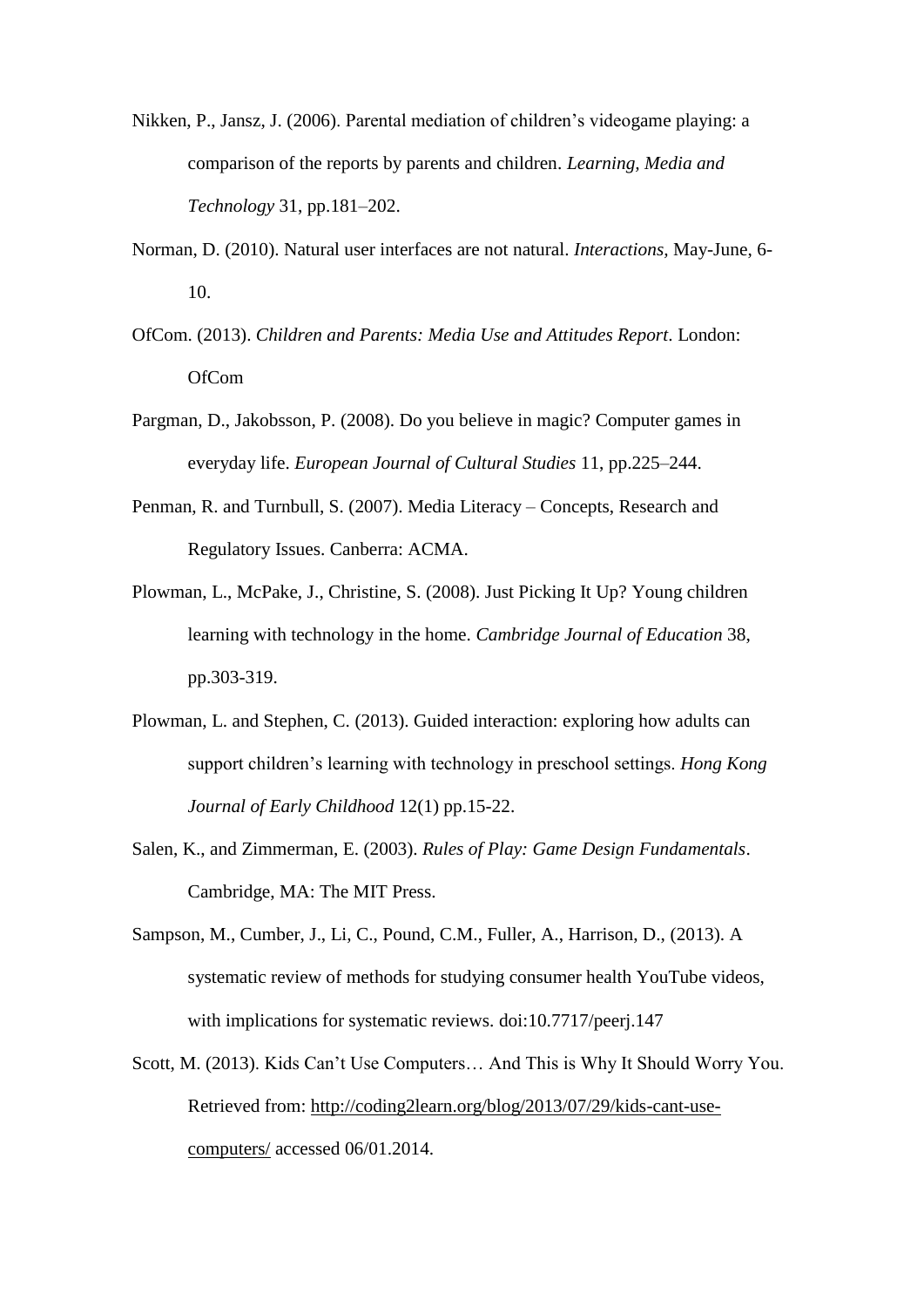- Selwyn, N., Potter, J., Cranmer, S. (2009). Primary pupils' use of information and communication technologies at school and home. *British Journal of Educational Technology* 40(5), pp.919-932. doi: 10.1111/j.1467-8535.2008.00876.x
- Selwyn, N. (2009). The digital native myth and reality. *Aslib Proceedings* 61, pp.364– 379. doi: [10.1108/00012530910973776](http://dx.doi.org/10.1108/00012530910973776)
- Shepherd, C., Arnold, M., Bellamy, C., and Gibbs, M. (2007). The material ecologies of domestic ICTs. *The Electronic Journal of Communication,* 17(1-2).
- Silverstone, R., Hirsch, E. (Eds). (1992). *Consuming Technologies: Media and Information in Domestic Spaces*. London: Routledge.
- Silverstone, R., and Haddon, L. (1996). Design and the domestication of ICTs: technical change and everyday life. *Communicating by Design: The Politics of Information and Communication Technologies*, pp.44-74.
- Sutton-Smith, B. (1997). *The Ambiguity of Play*. Cambridge, MA: Harvard University Press.
- Tacchi, J. (2006). Studying Communicative Ecologies: An Ethnographic Approach to Information and Communication Technologies (ICTs). In *Proceedings 56th Annual Conference of the International Communication Association*.
- Thelwall, M., Sud, P., Vis, F. (2012). Commenting on YouTube Videos: From Guatemalan Rock to El Big Bang. *Journal of the American Society for Science and Technology*. 63, pp.616–629. doi: 10.1002/asi.21679
- Valcke M., Bonte, S., De Wever, B., and Rots, I. (2010). Internet parenting styles and the impact on Internet use of primary school children. *Computers & Education*, 55(2), pp.454-464. doi: 10.1016/j.compedu.2010.02.009